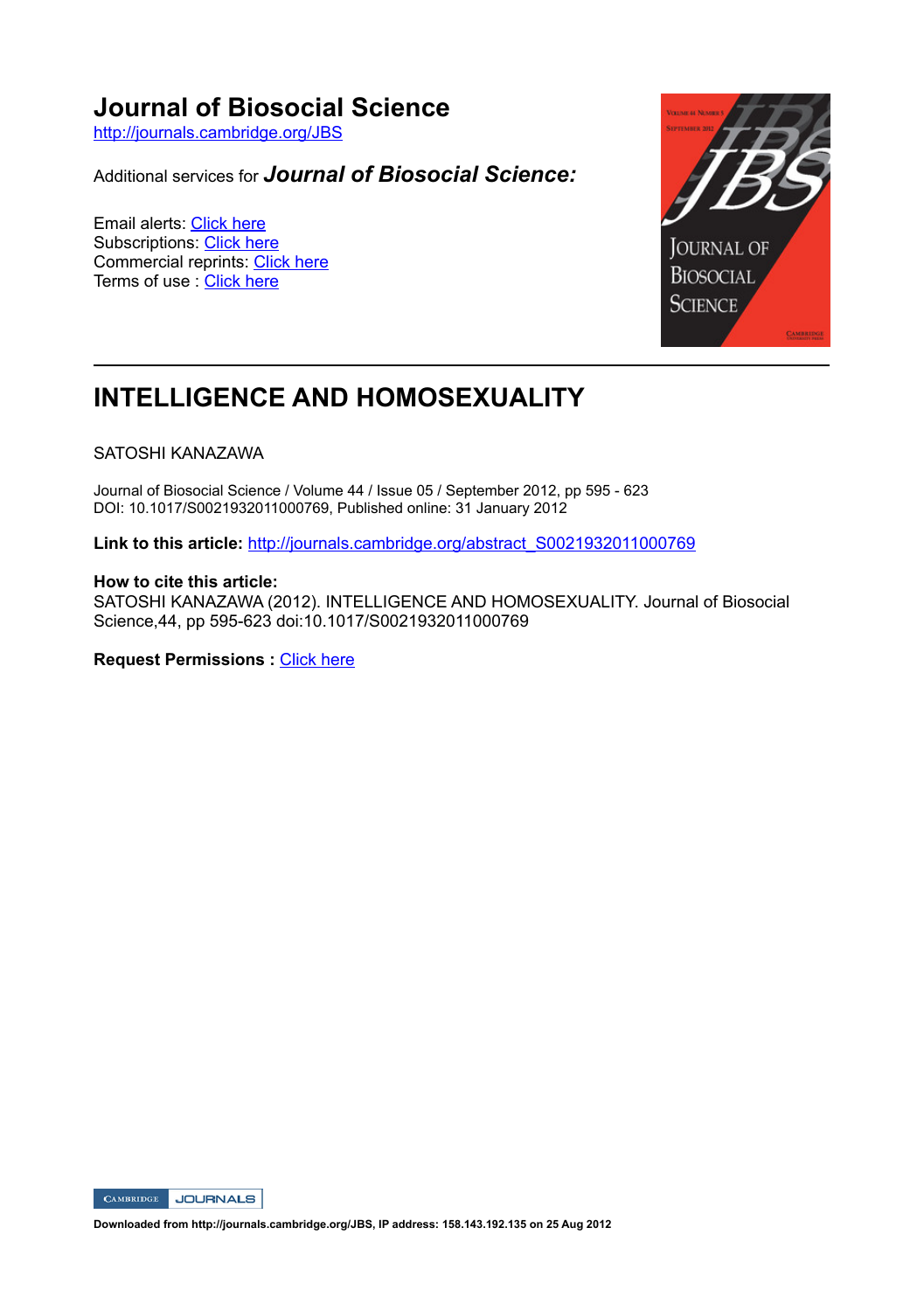## INTELLIGENCE AND HOMOSEXUALITY

## SATOSHI KANAZAWA

#### Department of Management, London School of Economics and Political Science, UK

Summary. The origin of preferences and values is an unresolved theoretical problem in behavioural sciences. The Savanna-IQ Interaction Hypothesis, derived from the Savanna Principle and a theory of the evolution of general intelligence, suggests that more intelligent individuals are more likely to acquire and espouse evolutionarily novel preferences and values than less intelligent individuals, but general intelligence has no effect on the acquisition and espousal of evolutionarily familiar preferences and values. Ethnographies of traditional societies suggest that exclusively homosexual behaviour was probably rare in the ancestral environment, so the Hypothesis would predict that more intelligent individuals are more likely to identify themselves as homosexual and engage in homosexual behaviour. Analyses of three large, nationally representative samples (two of which are prospectively longitudinal) from two different nations confirm the prediction.

#### Introduction

Where do individuals' preferences and values come from? Why do people like or want what they do? The origin of individual preferences and values is one of the remaining theoretical puzzles in social and behavioural sciences (Kanazawa, 2001).

Recent theoretical developments in evolutionary psychology may suggest one possible explanation (Kanazawa, 2010b). On the one hand, evolutionary psychology (Symons, 1990; Tooby & Cosmides, 1990; Crawford, 1993) posits that the human brain, just like any other organ of any other species, is designed for, and adapted to, the conditions of the ancestral environment (very roughly the African savanna during the Pleistocene Epoch), not necessarily to those of the current environment. It may therefore have difficulty comprehending and dealing with entities and situations that did not exist in the ancestral environment (Kanazawa, 2002, 2004a). On the other hand, an evolutionary psychological theory of the evolution of general intelligence proposes that general intelligence may have evolved as a domain-specific adaptation to solve evolutionarily novel problems, for which there are no predesigned psychological adaptations (Kanazawa, 2004b, 2008).

The logical conjunction of these two theories, the Savanna-IQ Interaction Hypothesis (Kanazawa, 2010a), implies that the human brain's difficulty with evolutionarily novel stimuli may interact with general intelligence, such that more intelligent individuals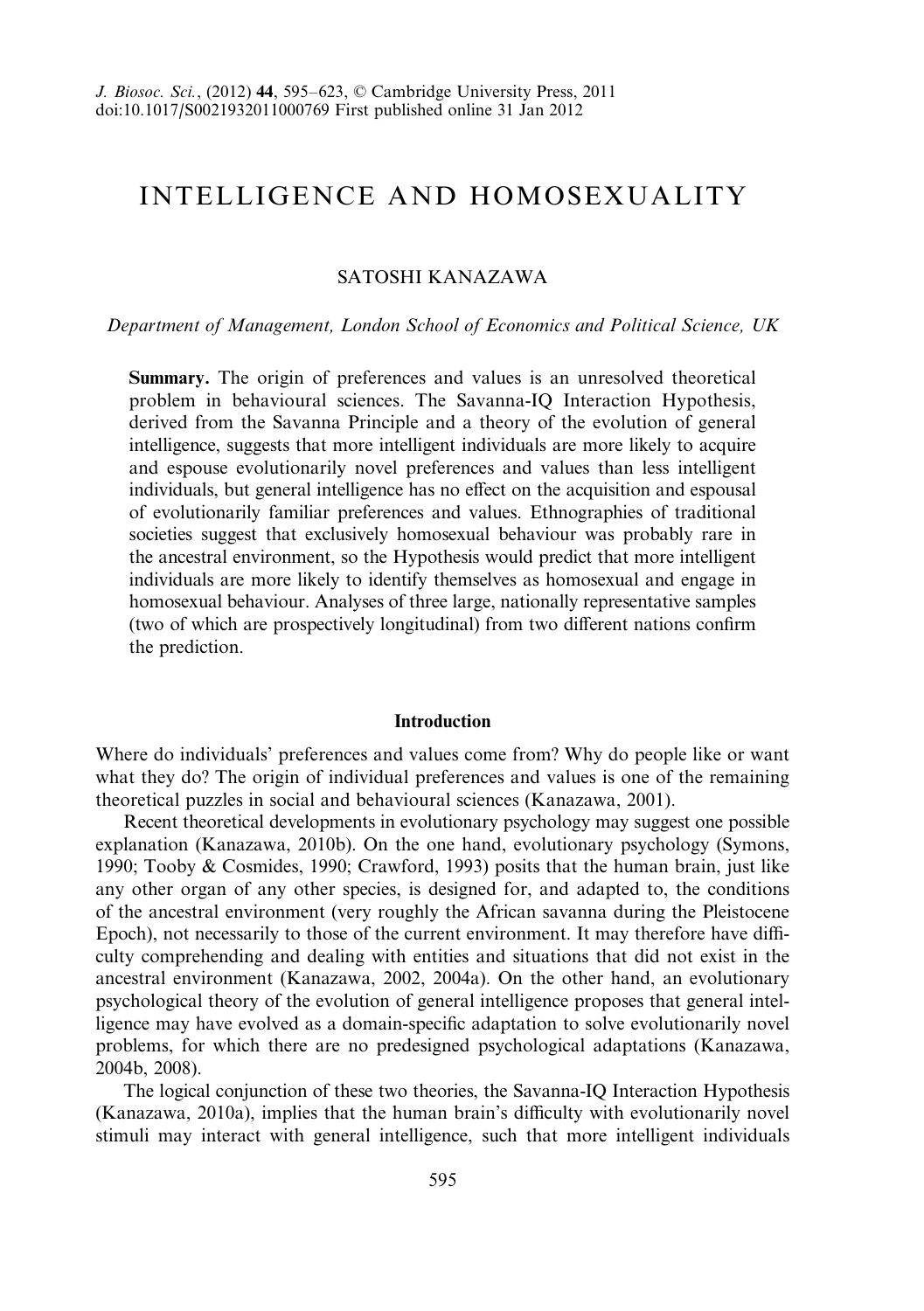have less difficulty with such stimuli than less intelligent individuals. In contrast, general intelligence may not affect individuals' ability to comprehend and deal with evolutionarily familiar entities and situations.

Evolutionarily novel entities that more intelligent individuals are better able to comprehend and deal with may include ideas and lifestyles that form the basis of their preferences and values; it would be difficult for individuals to prefer or value something that they cannot truly comprehend. Hence, applied to the domain of preferences and values, the Hypothesis suggests that more intelligent individuals are more likely to acquire and espouse evolutionarily novel preferences and values that did not exist in the ancestral environment than less intelligent individuals, but that general intelligence has no effect on the acquisition and espousal of evolutionarily familiar preferences and values that existed in the ancestral environment.

There has been emerging evidence for the Hypothesis as an explanation for individual preferences and values. First, more intelligent children are more likely to grow up to espouse left-wing liberalism (Deary et al., 2008; Kanazawa, 2010a), possibly because genuine concerns with genetically unrelated others and willingness to contribute private resources for the welfare of such others – liberalism – may be evolutionarily novel. Even though past studies show that women are more liberal than men (Shapiro & Mahajan, 1986; Wirls, 1986; Lake & Breglio, 1992), and blacks are more liberal than whites (Sundquist, 1983; Kluegel & Smith, 1989), the effect of childhood intelligence on adult liberalism is twice as large as the effect of sex or race.

Second, more intelligent children are more likely to grow up to be atheists (Kanazawa, 2010a), possibly because belief in higher powers, as a consequence of over-inference of agency behind otherwise natural phenomena, may be part of evolved human nature (Guthrie, 1993; Boyer, 2001; Atran, 2002; Kirkpatrick, 2005; Haselton & Nettle, 2006), and atheism may therefore be evolutionarily novel. Even though past studies show that women are much more religious than men (Miller & Hoffmann, 1995; Miller & Stark, 2002), the effect of childhood intelligence on adult religiosity is twice as large as that of sex.

Third, more intelligent boys (but not more intelligent girls) are more likely to grow up to value sexual exclusivity (Kanazawa, 2010a), possibly because humans were naturally polygynous throughout evolutionary history (Leutenegger & Kelly, 1977; Alexander et al., 1979; Harvey & Bennett, 1985; Pickford, 1986; Kanazawa & Novak, 2005). Either under monogamy or polygyny, women are expected to be sexually exclusive to one mate; in sharp contrast, men in polygynous marriages are not expected to be sexually exclusive to one mate, whereas men in monogamous marriage are. So the expectation of sexual exclusivity may be evolutionarily novel for men, but not for women.

Fourth, more intelligent children are more likely to grow up to be nocturnal, going to bed and waking up later (Kanazawa & Perina, 2009), possibly because nocturnal life was rare in the ancestral environment where our ancestors did not have artificial sources of illumination until the domestication of fire. Ethnographies of contemporary huntergatherers suggest that our ancestors may have woken up shortly before dawn and gone to sleep shortly after dusk. Night life may therefore be evolutionarily novel.

Fifth, more intelligent children grow up to consume more alcohol more frequently, smoke more tobacco (but only in the US) and use more illegal drugs (Kanazawa  $\&$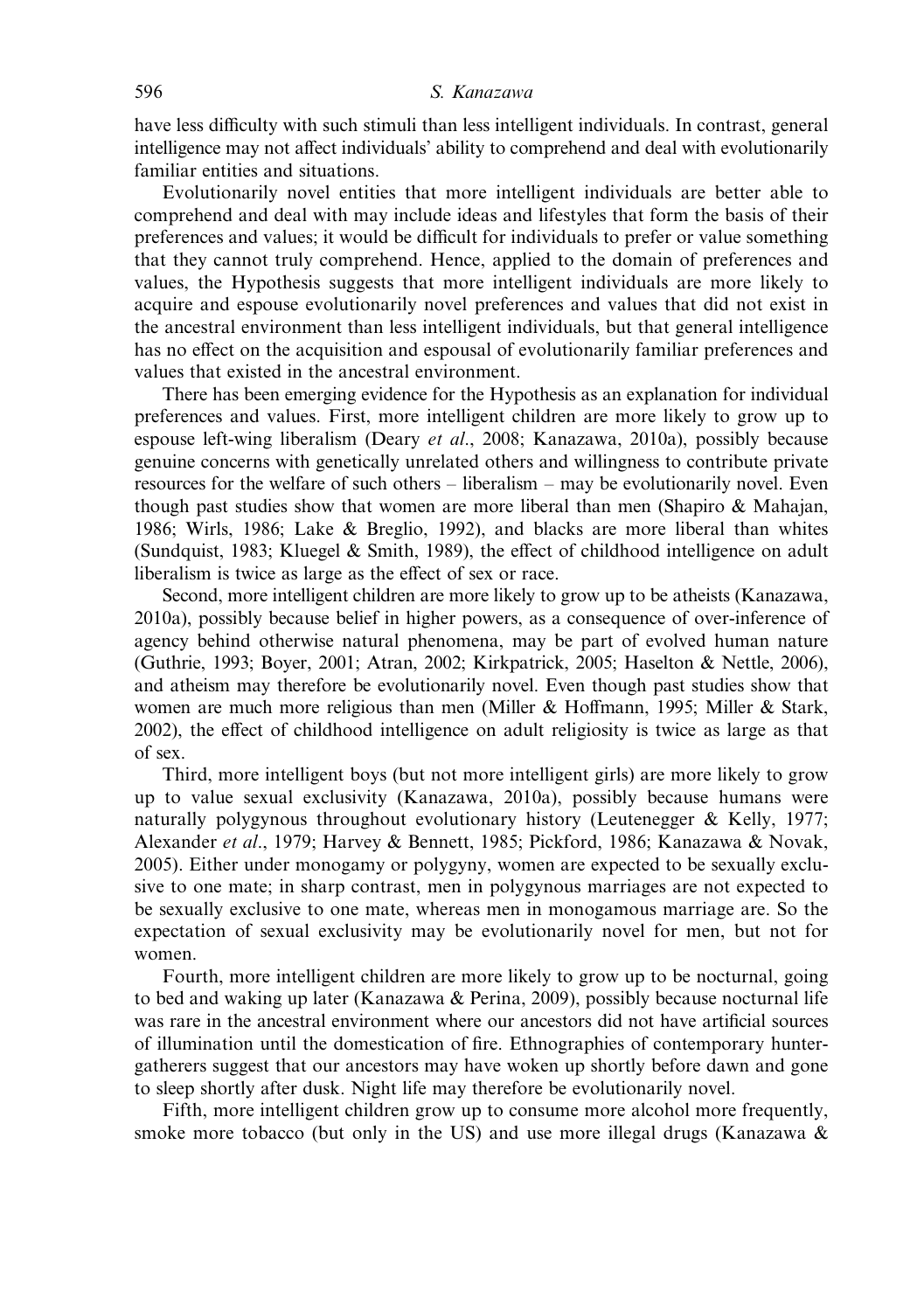Hellberg, 2010). This is possibly because the human consumption of such psychoactive substances is evolutionarily novel, all originating less than 10,000 years ago.

Finally, criminals on average have lower intelligence than the general population (Wilson & Herrnstein, 1985; Herrnstein & Murray, 1994). This is consistent with the Hypothesis because, while much of what we call interpersonal crime today is evolutionarily familiar, the institutions that control, detect and punish such behaviour are evolutionarily novel (Kanazawa, 2009). Murder, assault, robbery and theft were probably routine means of intrasexual male competition for resources and mates in the ancestral environment. We may infer this from the fact that behaviours that would be classified as criminal if engaged in by humans are quite common among other species (Ellis, 1998), including other primates (de Waal, 1989, 1992; de Waal et al., 1993). However, there was very little formal third-party enforcement of norms in the ancestral environment, only second-party enforcement (by victims and their kin and allies) or informal third-party enforcement (ostracism).

It therefore makes sense from the perspective of the Hypothesis that men with low intelligence may be more likely to resort to evolutionarily familiar means of competition for resources (theft rather than full-time employment) and mating opportunities (rape rather than computer dating) and not to comprehend fully the consequences of criminal behaviour imposed by evolutionarily novel entities of law enforcement. It also explains the 'exception that proves the rule', why more intelligent individuals are more likely to consume illegal drugs (Kanazawa & Hellberg, 2010). Unlike most interpersonal and property crimes, the consumption of such substances is evolutionarily novel. It's not legality *per se* that matters, but evolutionary novelty of the behaviour.

Most evolutionary psychologists and biologists concur that humans have not undergone substantial evolutionary changes in the last 10,000 years, since the end of the Pleistocene Epoch, as the environment during this period has not provided a stable background against which natural and sexual selection can operate over many generations. This is the assumption behind the Savanna-IQ Interaction Hypothesis. More recently, however, some scientists have voiced opinions that human evolution has continued and even accelerated during the Holocene Epoch (Evans et al., 2005; Cochran & Harpending, 2009). While these studies conclusively demonstrate that new alleles have indeed emerged in the human genome since the end of the Pleistocene, the implications and importance of such new alleles for evolutionary psychology are not immediately obvious. In particular, with the sole exception of lactose tolerance, it is not clear whether these new alleles have led to the emergence of new physical or psychological adaptations in the last 10,000 years.

In this paper, I apply the Savanna-IQ Interaction Hypothesis to one domain of life – sexual behaviour – and explain why, regardless of their genetic predisposition, more intelligent individuals may be more likely to engage in homosexual behaviour than less intelligent individuals. I test my prediction with data from three large, nationally representative samples (two of which are prospectively longitudinal) from the United States and the United Kingdom. Consistent with the Hypothesis, my analyses show that more intelligent individuals are more likely to identify themselves as homosexual, experience homosexual attraction, engage in homosexual behaviour and have more homosexual cohabitation partners than less intelligent individuals.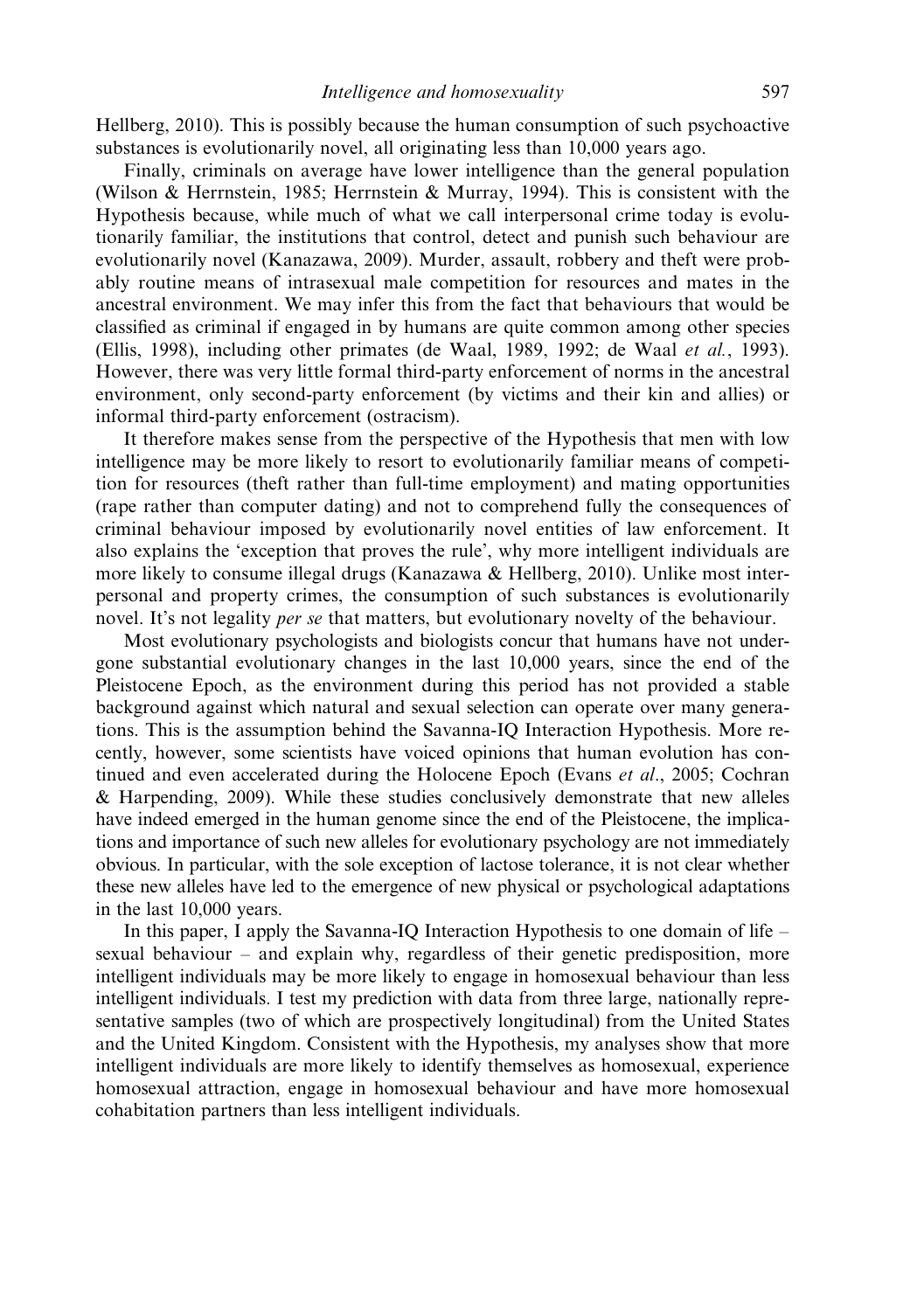## Definitions and measures of homosexuality

Mustanski et al. (2002, pp. 122–127) and Wilson & Rahman (2005, pp. 13–16) enumerate four different measures of sexual orientation:

- 1. Self-identified labels ('homosexual,' 'bisexual,' 'heterosexual')
- 2. Actual sexual behaviour (with whom individuals have sex)
- 3. Self-reported sexual feelings (fantasies and desires)
- 4. Genital or brain responses (physiologically measured arousal to male or female images)

Wilson & Rahman (2005, pp. 13–16) note that self-identified labels can be influenced by politics and cultural climate (many homosexuals throughout history have been forced to remain in the closet due to social pressure and threat of legal punishment), and that actual sexual behaviour can be influenced by opportunities and circumstances (heterosexual men often have sex with other men while in prison due to the complete absence of potential female sexual partners). In contrast, sexual feelings and physiological measures are more stable and closer to individuals' 'true' sexual orientation; for example, self-identified heterosexual men who are openly homophobic may nonetheless show genital response of arousal to sexual images of other men (Adams et al., 1996). Wilson & Rahman (2005, p. 15) also note that 'homosexual fantasies are quite common in heterosexual men and women as a form of "mental explorations",' and that measuring homosexuality with reported sexual fantasies and desires assumes that survey respondents are completely honest. All in all, Wilson  $\&$  Rahman conclude that physiologically measured arousal (genital or brain responses to sexual images of men or women) is probably the most accurate measure of *true* sexual orientation, and the other three measures may correlate poorly with it and may deviate from their true sexual orientation, especially among women (Chivers et al., 2007), although most homosexual men tend to be exclusively homosexual (Bell et al., 1981).

Given that an individual's true sexual orientation, at least for men, may be prenatally determined, either by genetic or prenatal hormonal factors (Ellis & Ames, 1987; Bailey & Pillard, 1991; Kirk et al., 2000), it is not likely that more intelligent individuals are more likely to be *truly* homosexual. There is a possibility, however, that the (as yet undiscovered) genes for intelligence are somehow linked to the (as yet undiscovered) genes for homosexuality, as genes for both intelligence and homosexuality appear to be located on the chromosome Xq28 (Hamer et al., 1993; Turner, 1996). Given that the first three measures of sexual orientation are more malleable and subject to conscious choice and self-presentation, it may also be possible that more intelligent individuals are more likely to appear homosexual by these measures, that is, if homosexual identity and behaviour are evolutionarily novel. Regardless of their *true* sexual orientation, more intelligent individuals may identify themselves as homosexual, engage in homosexual behaviour or report homosexual fantasies and desires.

## Evolutionary novelty of homosexual identity and behaviour

In order to ascertain the extent to which our ancestors might have engaged in homosexual behaviour, I have consulted ethnographic records of traditional societies throughout the world. While contemporary hunter-gatherers are not exactly the same as our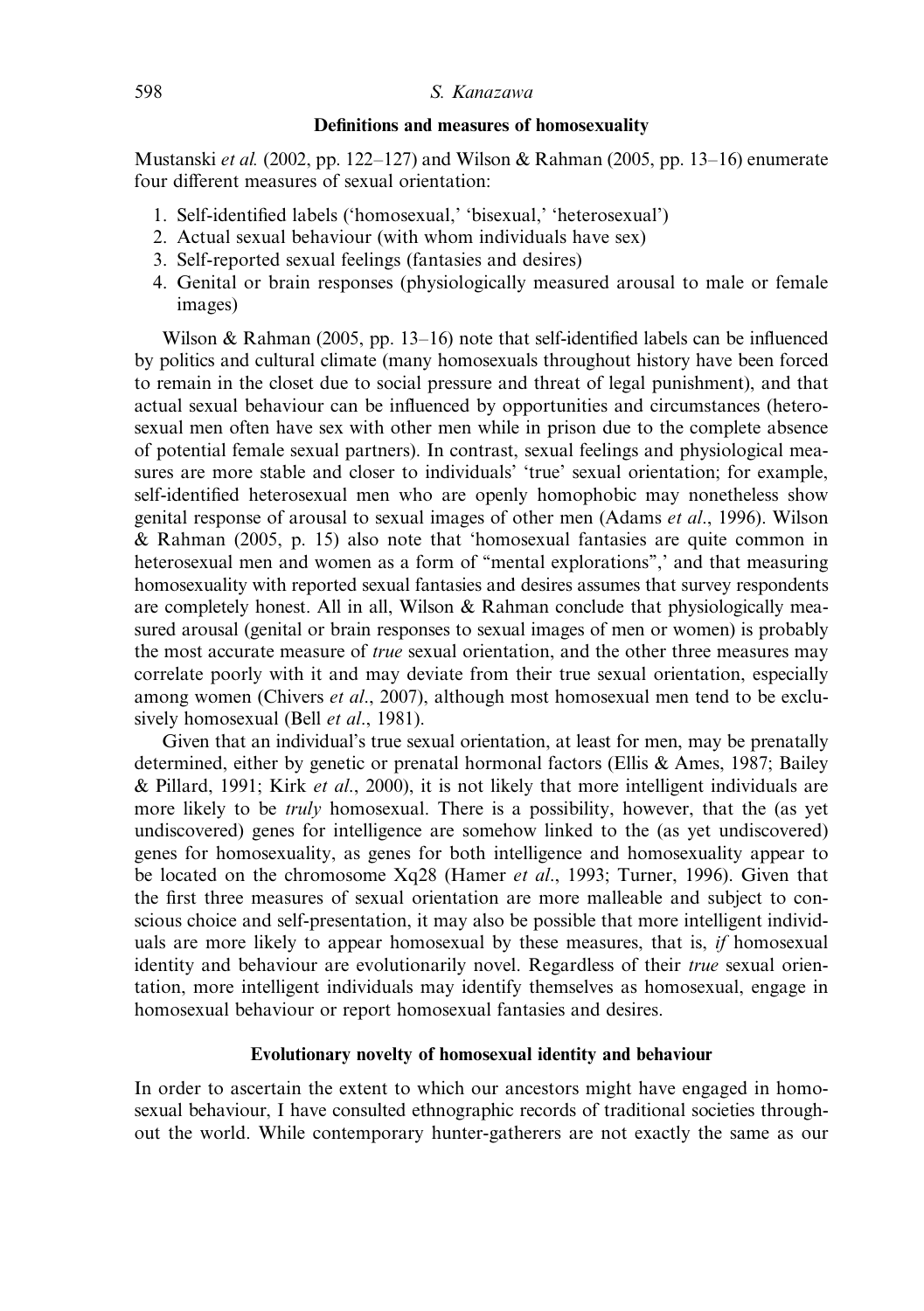ancestors in the ancestral environment, they are the best analogues that we have available for close examination and are thus often used for the purpose of making inferences about our ancestral life.

The ten-volume compendium The Encyclopedia of World Cultures (Levinson, 1991– 1995), which extensively describes *all* human cultures known to anthropology (more than 1500), mentions male homosexuality in seven different cultures (Foi, Gebusi, Kaluli, Keraki, Kiwai, Marind-anim and Sambia). However, these are phylogenetically closely related tribes all in Papua New Guinea, and all practices of homosexuality in these Papua New Guinean cultures occur largely as part of initiation rites for boys. So, for example, 'Gebusi believe boys must be orally inseminated to obtain male life force and attain adulthood. Insemination continues during adolescence and culminates in the male initiation (wa kawala, or 'child becoming big') between ages 17 and 23,' (Levinson, 1991–1995, Vol. 2, p. 79). And among the Sambia, 'Male maturation requires homoerotic insemination to attain biological competence. Initiation rituals thus involve complex homosexual contact from late childhood until marriage, when it stops,' (Levinson, 1991–1995, Vol. 2, p. 285). Such homosexual practices in Papua New Guinea appear highly ritualized and culturally mandated. There appears very little individual choice involved and, as such, homosexuality does not appear to be an individual-difference variable (where some people practise it while others don't). It therefore appears quite different from what we normally mean by 'sexual relations,' which involve choice, emotions and attachment. At any rate, it is very difficult to suggest that homosexuality was routine part of our ancestors' life if its present-day practice among traditional societies is limited only to one island in the South Pacific far outside of the ancestral environment of sub-Saharan Africa.

In addition, I have consulted the following extensive (monograph-length) ethnographies of traditional (hunter-gatherer, pastoral and horticultural) societies around the world: Yanomamö (Chagnon, 1992); From Mukogodo to Maasai: Ethnicity and Cultural Change in Kenya (Cronk, 2004); Ache Life History: The Ecology and Demography of a Foraging People (Hill & Hurtado, 1996); The !Kung San: Men, Women, and Work in a Foraging Society (Lee, 1979); and Sacha Runa: Ethnicity and Adaptation of Ecuadorian Jungle Quichua (Whitten Jr, 1976). In all of these ethnographies, there is no mention of explicit homosexual relationships among the members of the societies under study. The only potential exception is the *panegi* among the Ache (Hill & Hurtado, 1996, pp. 276– 277; emphasis added).

Some men in our sample never had any children and others never acquired a wife. One category of men in Ache society opts out of the male mating pool altogether. These men, called *panegi*, take on a female socioeconomic role (the word *pane* means unsuccessful or unlucky at hunting). Men who are *panegi* generally do not hunt, but instead collect plant resources and insect larvae. They weave baskets, mats and fans, and make tooth necklaces, bowstrings and other female handicrafts. They spend long hours cooking, collecting firewood or water, and caring for children. Most informants stated that 'panegis' did not ever engage in homosexual behavior (oral or anal) prior to first contact. A few informants said they were not sure, but had never heard of such behavior.

Now given that *panegis* are apparently small in stature (Hill & Hurtado, 1996, p. 277) and, at least in North America, homosexual men are shorter than heterosexual men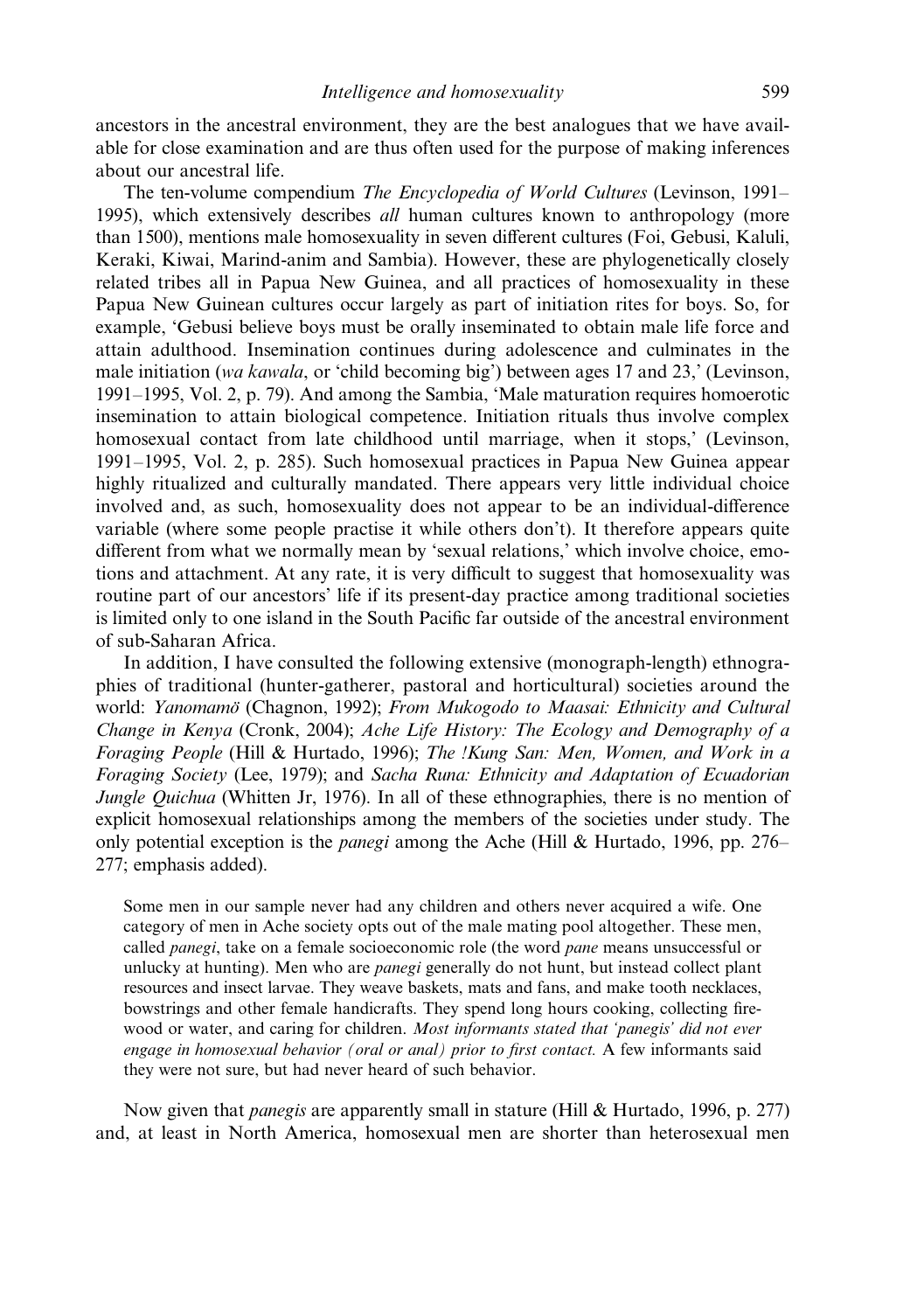#### 600 S. Kanazawa

(Blanchard & Bogaert, 1996; Bogaert & Blanchard, 1996), the *panegis* among the Ache might have been genetically and hormonally predisposed to homosexuality. But Hill  $\&$ Hurtado make it clear that they nonetheless do not engage in homosexual behaviour.

In a recent in-depth ethnographic study of Aka foragers and Ngandu farmers in central Africa, Hewlett & Hewlett (2010) report that homosexuality is unknown or rare in both populations. The Aka have difficulty understanding the concept of homosexuality and do not have a word for it. The Ngandu are familiar with the concept but have no word for it and maintain that it does not exist in their population.

Even comprehensive surveys of homosexuality make little reference to it in traditional societies. Crapo (1995) distinguishes four different types of homosexuality: 1) pederasty or mentorship, 'in which there is a significant age difference between the partners,' (Crapo, 1995, p. 184); 2) pathecism, 'in which the non-dominant partner undergoes a role change (including, e.g. transvestism or other forms of gender mixing),' (p. 184); 3) homophilia, 'in which adult partners of equivalent age both maintain the gender roles that are usually assigned to those of their biological sex,' (pp. 184–185); and 4) youthful experimentation, 'in which adolescents are involved in homosexual relationships prior to their entry into adult status when they are expected to begin a heterosexual marriage career,' (p. 185). What Crapo calls 'homophilia' is closest to what I mean by homosexuality in this paper, yet Crapo's extensive survey of homosexuality in traditional societies in the Standard Cross-Cultural Sample is entirely about the first two types of homosexuality and does not at all discuss the latter two.

In a 500-page compendium and encyclopedic review of all instances of homosexuality in recorded human history throughout the world, Murray (2000) devotes only four pages to 'egalitarian female homosexualities' (pp. 359–360) and 'egalitarian male homosexualities' (pp. 363–365) in tribal societies in sub-Saharan Africa, enumerating only four instances of homosexuality reported by four ethnographers. Given that Murray's book is otherwise truly comprehensive and includes hundreds of examples, the near total absence of any mention of homosexual behaviour in sub-Saharan Africa is remarkable.

Nash (2001) claims that homosexual acts are depicted in some Mesolithic cave art. However, his evidence comes solely from two cave paintings, one from Norway and the other from Spain. These paintings appear to depict acts of sexual intercourse in the rear-entry position and fellatio, respectively. They are therefore not unambiguous depictions of homosexual behaviour. In fact, it appears that Nash is the only person who interprets these paintings as depicting homosexual behaviour:

Two of the human figures are locked in 'rear-entry' sexual intercourse and have previously been interpreted as being male and female by Hallström. The smaller figure may possibly have breasts, but, equally, the two lines here could well be a pair of arms.... The position of the penis suggests that penetration is via the anus. Gustave Hallström, however, regards the area of penetration as the vulva. (Nash, 2001, pp. 47–48)

Nash declares, without any logic or evidence, that the figure performing the fellatio in the Spanish painting is male. However, I do not see (and Nash does not provide) any reason why this figure must necessarily be male. The art could very well depict a heterosexual act of fellatio. In fact, Nash himself notes: 'Images of sexuality within prehistory are not uncommon, while, in contrast, scenes depicting homosexuality and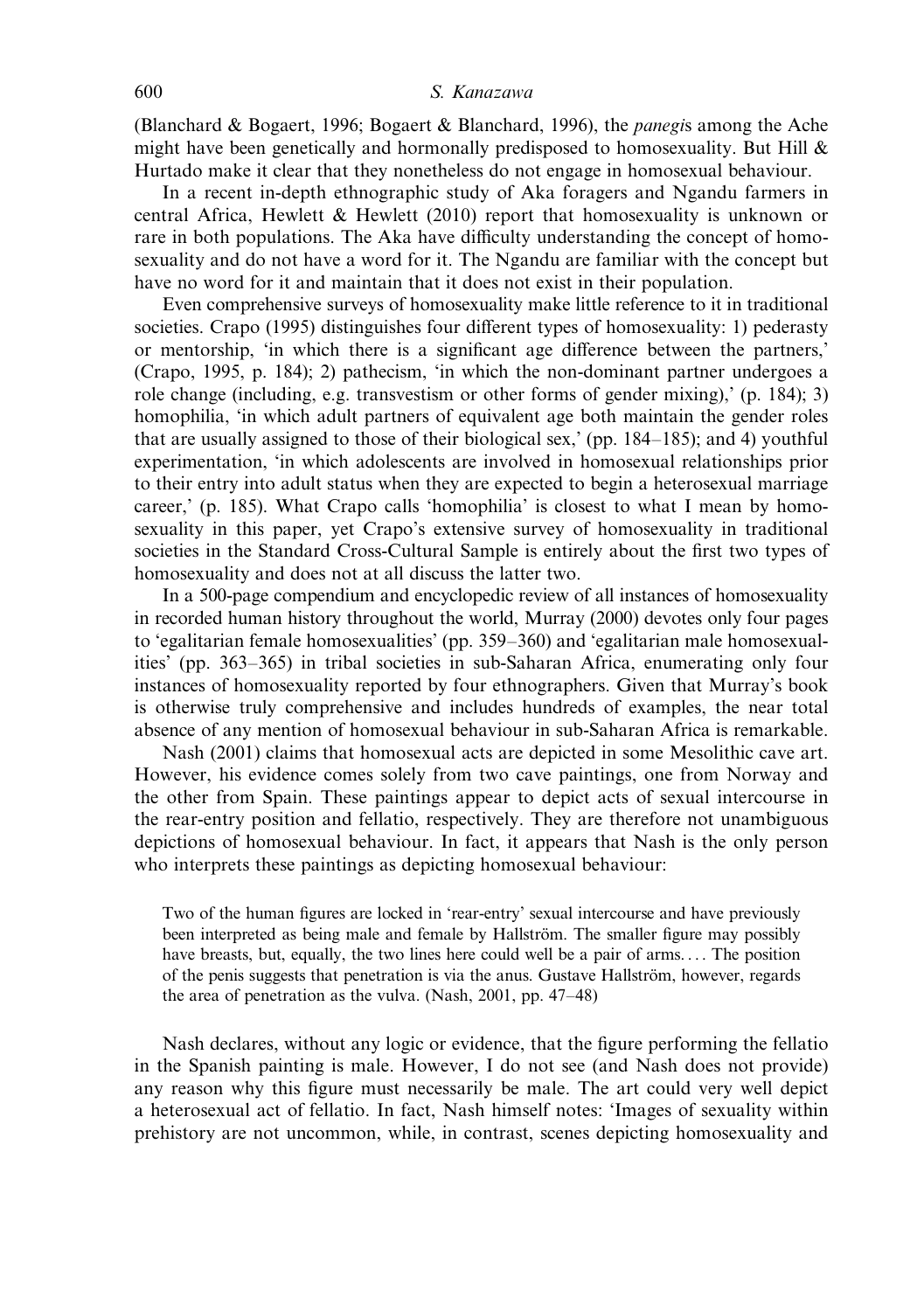bestiality, particularly on rock art, are rare,' (Nash, 2001, p. 44). I may therefore surmise that homosexual behaviour in the ancestral environment was correspondingly rare.

It is very important to point out, however, that even very extensive ethnographies, based on long-term field work by very experienced anthropologists familiar with the local culture, may not always detect instances of homosexuality, especially if it is condemned and negatively sanctioned in the local culture. So the absence of references to homosexuality in these ethnographies is not by itself conclusive evidence of its absence in traditional societies.

However, the same ethnographers and anthropologists have nonetheless been adept at uncovering evidence of other negatively sanctioned and concealed behaviour like murder, theft, infanticide and extramarital affairs. So the near total absence of any documentation of homosexual behaviour as an individual choice may suggest that it may be relatively rare in such societies. It may also suggest that widespread practice of homosexual behaviour may have been rare in the ancestral environment, and it may therefore be evolutionarily novel.

While some form of homosexuality is observed in many species (Bagemihl, 2000), the basic biological design of all species is heterosexual reproduction, and exclusive and predominant homosexuality is rare in nature. Kirkpatrick's (2000) survey of homosexuality in traditional societies throughout the world also suggests that virtually all instances of homosexuality were concurrent with heterosexual behaviour. Most importantly, we are not descended from ancestors who were exclusively homosexual, so it is unlikely that homosexual orientation has been part of human nature throughout evolutionary history.

Some disagree, however, and suggest that homosexual behaviour may have been adaptive in the ancestral environment. Kauth (2000), Kirkpatrick (2000) and Muscarella (2000) all variously argue that homosexual attraction and behaviour might have facilitated same-sex coalitions and affiliations, which may have been crucial to our ancestors' survival and reproductive success. My contention that homosexual behaviour is evolutionarily novel is also inconsistent with evidence that suggests that homophobia – negative attitudes toward homosexuals – may be an evolved psychological mechanism (Gallup, 1995).

If homosexual identity and behaviour are evolutionarily novel, then the Savanna-IO Interaction Hypothesis would predict that, regardless of their *true* sexual orientation, more intelligent individuals may be more likely to identify themselves as homosexual, report homosexual feelings and desires, and engage in homosexual behaviour than less intelligent individuals. I test this prediction below with three large, nationally representative samples (two of which are prospectively longitudinal) from the United States and the United Kingdom.

Weinrich's (1978) meta-analysis of the relationship between sexual orientation and intelligence shows that homosexuals are generally more intelligent than heterosexuals, except in some samples of prisoners. Tuttle  $\&$  Pillard (1991) studied a small sample of homosexual and heterosexual men and women and conclude that there is no difference in intelligence between homosexuals and heterosexuals. Arabsheibani *et al.* (2005) find that homosexuals in the United Kingdom earn more than heterosexuals, although gay men make less than straight men once their human capital is controlled. Their study does not measure individuals' intelligence, however. Rahman et al. (in press) show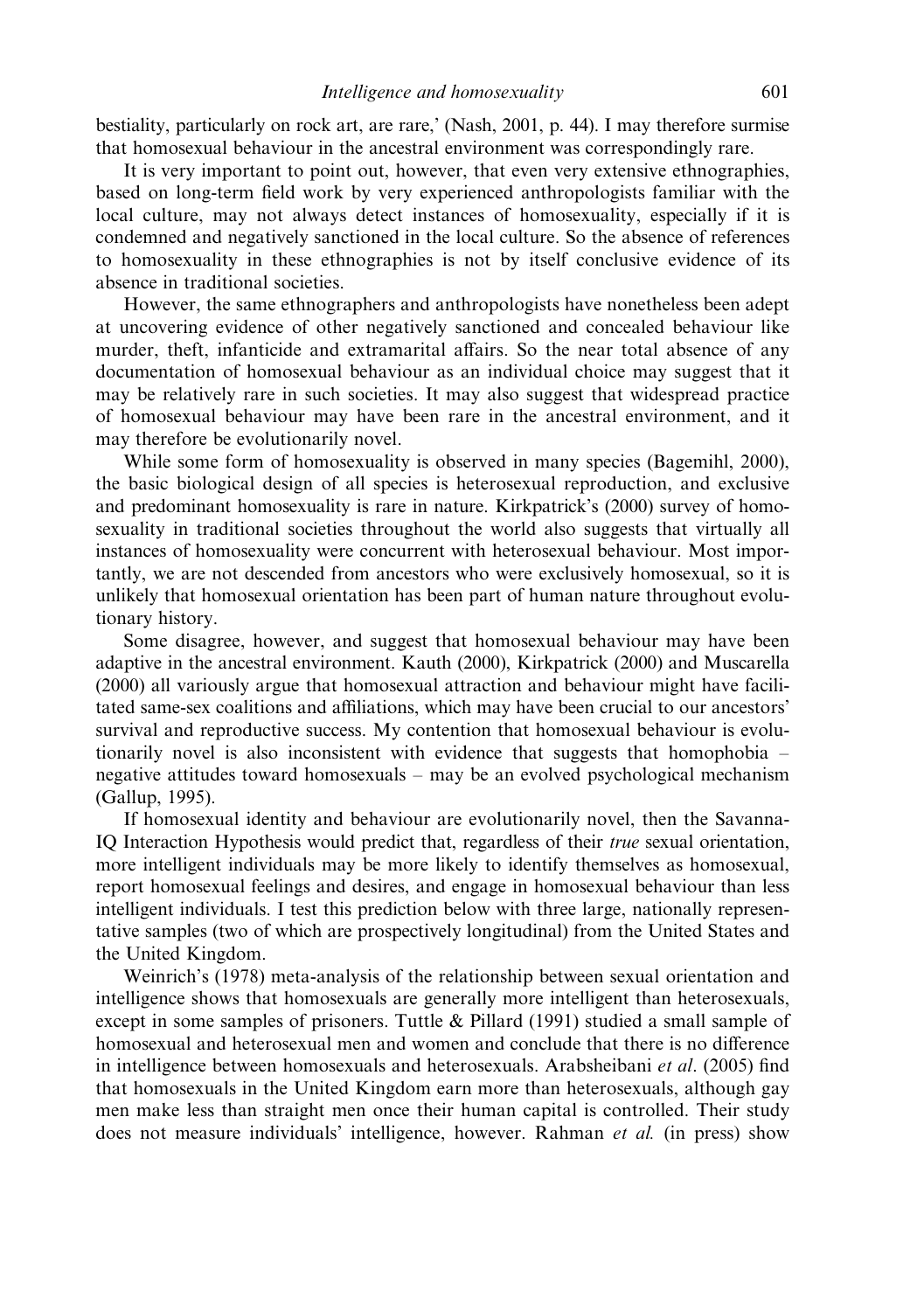that there are no statistically significant differences in estimated full-scale IQ among straight men, straight women and gay men. However, among heterosexuals, they find that recalled childhood gender non-conformity is positively associated with adult intelligence. More masculine girls and more feminine boys grow up to have higher intelligence as adults than their more gender-conforming counterparts.

In his recent survey of the causes and correlates of sexual orientation, LeVay (2010, pp. 113–114) discusses only one study (Weinrich, 1978) on the association between intelligence and sexual orientation. In addition, LeVay notes, 'It seems very possible, however, that those early studies suffered from "volunteer bias", such that only relatively intelligent gay people were available for study.' In order to avoid such sample selection bias, I use nationally representative samples in all of my studies below.

#### Study 1

#### Method

Data: National Longitudinal Study of Adolescent Health (Add Health). The National Longitudinal Study of Adolescent Health (Add Health) is a prospectively longitudinal study of a large, nationally representative sample of American youths. A sample of 80 high schools and 52 middle schools from the US was selected with unequal probability of selection. Incorporating systematic sampling methods and implicit stratification into the Add Health study design ensures this sample is representative of US schools with respect to region of country, school size, school type and ethnicity. A sample of 20,745 adolescents were personally interviewed in their homes in 1994–1995 (Wave I) and again in 1996 (Wave II;  $n = 14,738$ ). In 2001–2002, 15,197 of the original Wave I respondents, now aged 18–28, were interviewed in their homes. My sample consists of Wave III respondents.

Dependent variable. I use two different measures of homosexuality. Both measures are used in Wave III when the respondents are in their early adulthood. First, Add Health asks its respondents: 'Please choose the description that best fits how you think about yourself:  $1 = 100\%$  heterosexual (straight) ( $n = 13,466$ );  $2 =$  mostly heterosexual (straight), but somewhat attracted to people of your own sex ( $n = 1017$ ); 3 = bisexual – that is, attracted to men and women equally  $(n = 245)$ ; 4 = mostly homosexual (gay), but somewhat attracted to people of the opposite sex  $(n = 96)$ ;  $5 = 100\%$  homosexual (gay)  $(n = 131)$ .' I call this variable a measure of *adult sexual identity*, and analyse it with an ordinal regression model.

Second, Add Health asks its respondents two questions: 'Have you ever had a romantic attraction to a female?' and 'Have you ever had a romantic attraction to a male?' From these questions, I construct a binary variable adult expressed homosexual attraction, which is 1 if the respondent expresses ever having had a romantic attraction to a member of the same sex, and 0 if otherwise. Of the Add Health respondents, 9.3%  $(n = 1416)$  report having ever had a romantic attraction to members of the same sex. I analyse this dependent variable with a binary logistic regression model. These two measures of homosexuality in Add Health correspond to self-identified labels and selfreported sexual feelings in Wilson & Rahman (2005). Actual sexual behaviour will be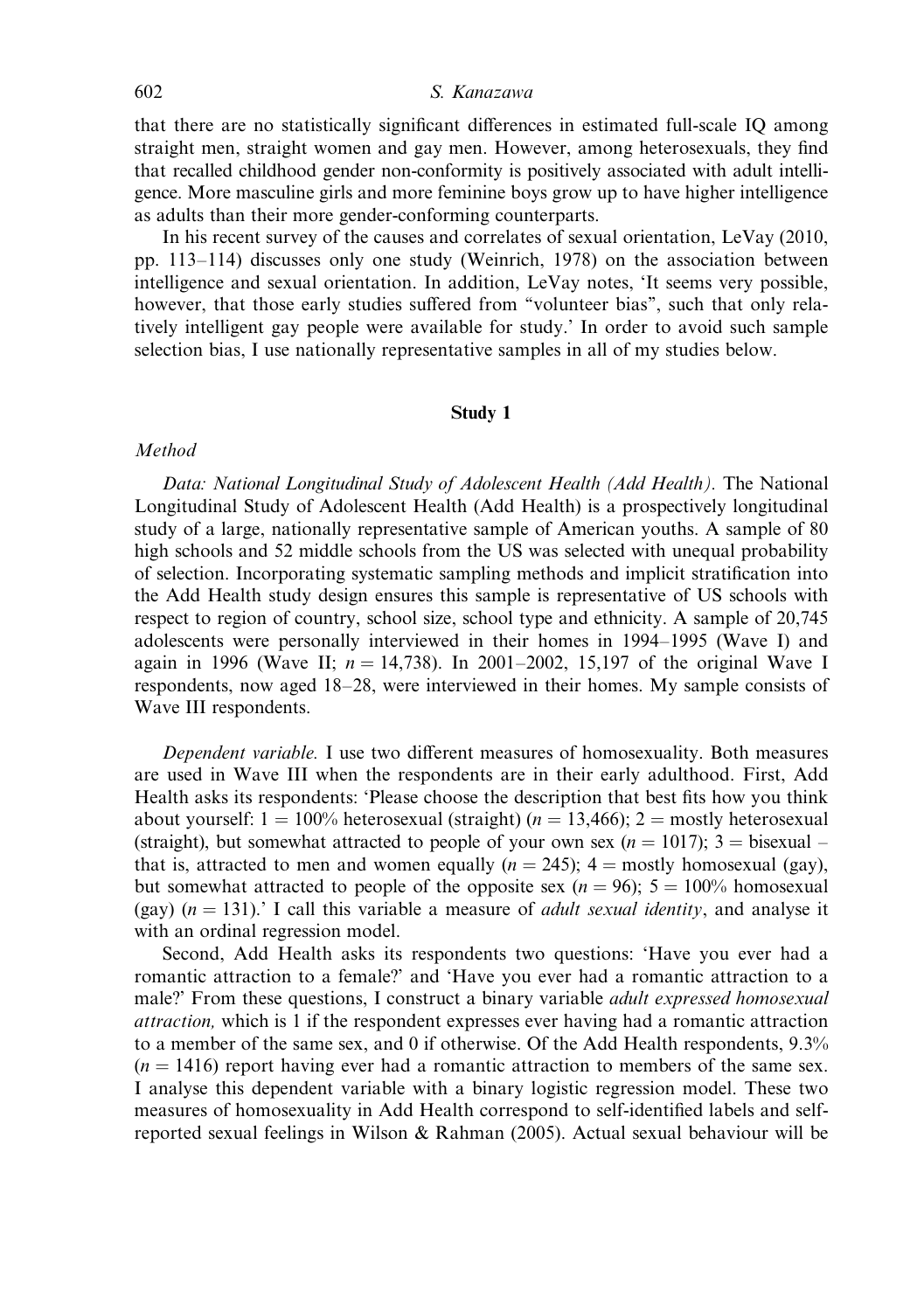analysed in Studies 2 and 3 below, as Add Health unfortunately does not ask its respondents about homosexual behaviour, only heterosexual behaviour.

Independent variable: childhood intelligence. Add Health measures respondents' intelligence with the Peabody Picture Vocabulary Test (PPVT). The raw scores (0–87) are age-standardized and converted to the IQ metric, with a mean of 100 and a standard deviation of 15. The PPVT is properly a measure of verbal intelligence, not general intelligence. However, verbal intelligence is known to be highly correlated with (and thus heavily loads on) general intelligence. Miner's (1957) extensive review of 36 studies shows that the median correlation between vocabulary and general intelligence is 0.83. Wolfle (1980) reports that the correlation between a full-scale IQ test (Army General Classification Test) and the GSS synonyms measure (which is used later in Study 2) is 0.71. As a result, the GSS synonyms measure has been used widely by intelligence researchers to assess trends in general intelligence (Huang & Hauser, 1998).

In order to establish the direction of causality more clearly, I use the measure of intelligence taken in Wave I (in 1994–1995 when the respondents are in junior high and high school) to predict their adult homosexuality in Wave III (in 2001–2002 when the respondents are in their early adulthood). Despite the fact that the correlation between measures of intelligence at Waves I and III (taken seven years apart) is not extremely high ( $r = 0.5844$ ,  $p < 0.0001$ ,  $n = 13,943$ ), all the substantive conclusions remain exactly the same if I use Wave III measure of intelligence, or a latent factor for childhood general intelligence extracted from the Wave I and Wave III measures.

Control variables. In the multiple regression analysis, I control for the following variables: age (even though there is very little variance in it given that these are cohort data); sex (1 if male); race (with three dummies for Asian, black and Native American, with white as the reference category); marital status (1 if currently married); parental status (1 if parent); education (years of formal schooling); earnings (in US\$1K); religion (with four dummies for Catholic, Protestant, Jewish and other, with none as the reference category); religiosity ('How important is religion to you?':  $0 =$  no religion,  $1 =$  not important at all,  $2 =$  fairly unimportant,  $3 =$  fairly important, and  $4 =$  very important); and political attitudes ('In terms of politics, do you consider yourself conservative, liberal, or middle-of-the-road?':  $1 = \text{very conservative}, 2 = \text{conservative}$ ,  $3 =$  middle of the road,  $4 =$  liberal, and  $5 =$  very liberal).

## Results

Table 1, column (1), presents the results of ordinal regression analysis of Add Health respondents' adult sexual identity. They show that, net of sex, age, race, marital status, parental status, education, earnings, religion, religiosity and political attitude, childhood intelligence is significantly ( $p < 0.001$ ) positively associated with adult sexual identity; the more intelligent Add Health respondents are in their childhood, the more homosexual they are in their adult sexual identity. Men are significantly less homosexual in their adult sexual identity, as are blacks. As expected, currently married individuals and parents are significantly less likely to be homosexual, as are more educated individuals. Relative to atheists and agnostics, those with religious affiliations (except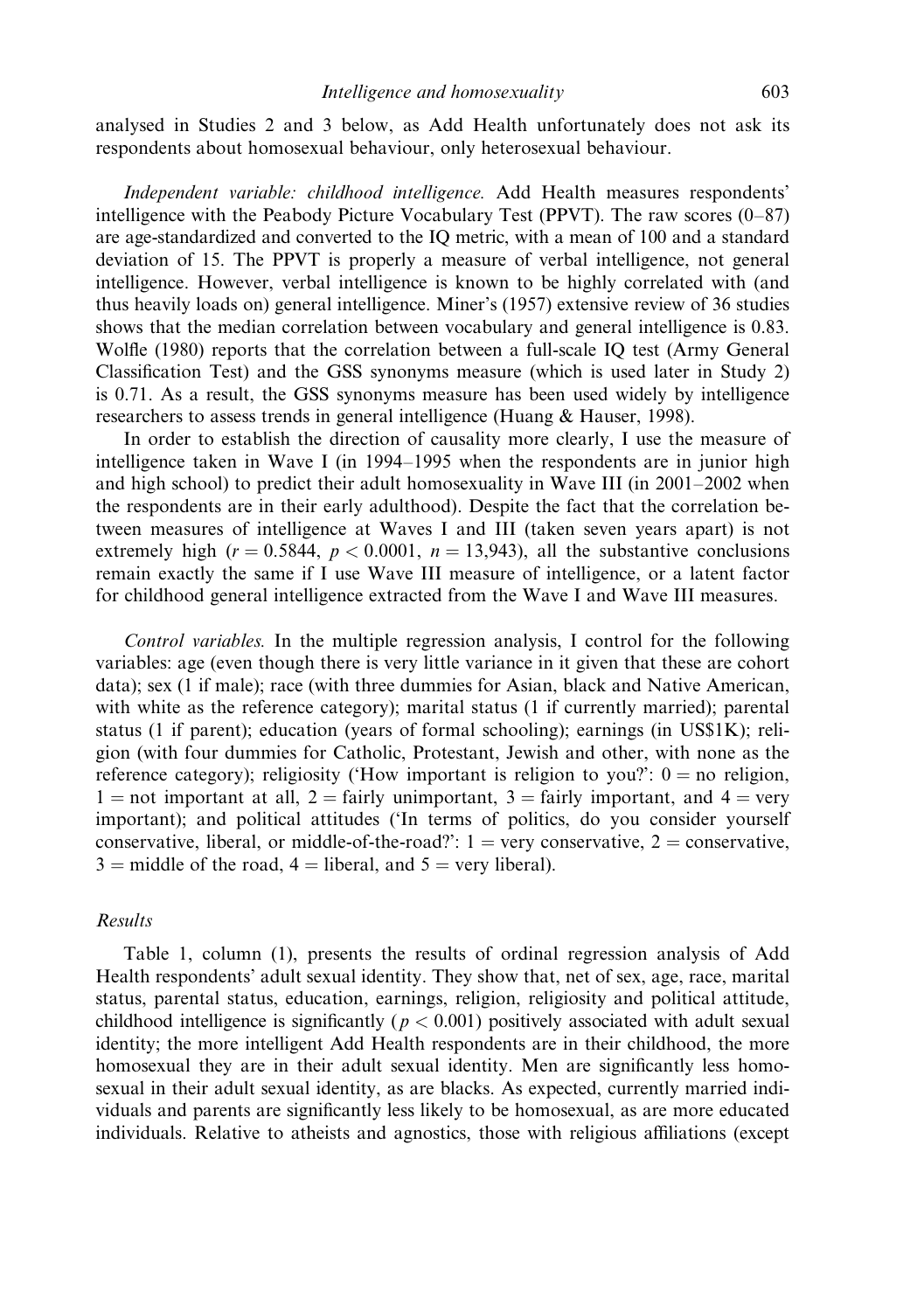|                                         | Adult sexual identity |             |
|-----------------------------------------|-----------------------|-------------|
|                                         | (1)                   | (2)         |
| <b>Childhood</b> intelligence           | $0.013***$            | $0.015***$  |
|                                         | (0.003)               | (0.003)     |
| Sex $(1 \text{ if male})$               | $-1.095***$           | $-0.406$    |
|                                         | (0.070)               | (0.498)     |
| Childhood intelligence $\times$ sex     |                       | $-0.007$    |
|                                         |                       | (0.005)     |
| Age                                     | 0.035                 | 0.034       |
|                                         | (0.020)               | (0.020)     |
| Race                                    |                       |             |
| Asian                                   | $-0.147$              | $-0.146$    |
|                                         | (0.118)               | (0.118)     |
| Black                                   | $-0.291**$            | $0.291**$   |
|                                         | (0.089)               | (0.089)     |
| Native American                         | 0.060                 | 0.053       |
|                                         | (0.134)               | (0.134)     |
| Marital status (1 if currently married) | $-0.404***$           | $-0.405***$ |
|                                         | (0.101)               | (0.101)     |
| Parental status (1 if parent)           | $-0.292**$            | $-0.284**$  |
|                                         | (0.093)               | (0.093)     |
| Education                               | $-0.084***$           | $-0.084***$ |
|                                         | (0.018)               | (0.018)     |
| Earnings                                | $-0.004$              | $-0.004$    |
|                                         | (0.003)               | (0.003)     |
| Religion                                |                       |             |
| Catholic                                | $-0.442***$           | $-0.444***$ |
|                                         | (0.094)               | (0.094)     |
| Protestant                              | $-0.778***$           | $-0.779***$ |
|                                         | (0.123)               | (0.123)     |
| Jewish                                  | $-0.450$              | $-0.451$    |
|                                         | (0.292)               | (0.293)     |
| Other                                   | $-0.297***$           | $-0.298***$ |
|                                         | (0.089)               | (0.089)     |
| Religiosity                             | $-0.166***$           | $-0.166***$ |
|                                         | (0.041)               | (0.041)     |
| Political attitude                      | $0.613***$            | $0.612***$  |
|                                         | (0.044)               | (0.044)     |
| Threshold                               |                       |             |
| $Y=1$                                   | 3.925                 | 4.106       |
|                                         | (0.493)               | (0.510)     |
| $Y = 2$                                 | 5.231                 | 5.413       |
|                                         | (0.495)               | (0.513)     |
| $Y = 3$                                 | 6.012                 | 6.194       |
|                                         | (0.498)               | (0.516)     |
| $Y = 4$                                 | 6.556                 | 6.738       |
|                                         | (0.502)               | (0.520)     |
| Likelihood ratio $\chi^2$               | 811.366               | 813.298     |
| $(df = 16/17)$                          |                       |             |
| N                                       | 12,300                | 12,300      |
|                                         |                       |             |

Table 1. The association between childhood intelligence and adult sexual identity, Add Health

Main entries are unstandardized regression coefficients.

Entries in parentheses are standard errors.

\*\*  $p < 0.01$ ; \*\*\*  $p < 0.001$  (two-tailed).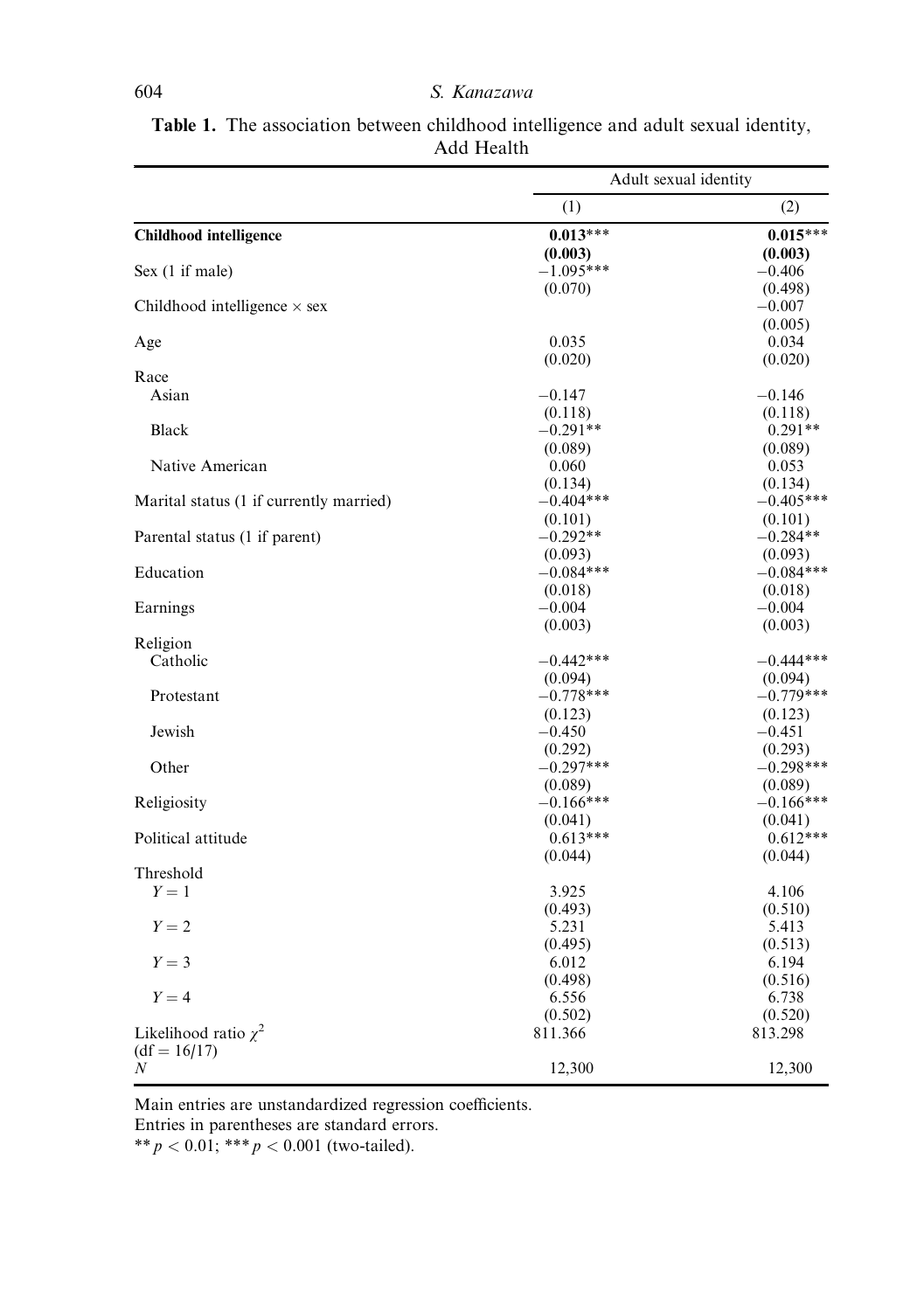for Jews) are significantly less likely to identify themselves to be homosexual. Religious individuals are significantly less homosexual in their adult sexual identity, and liberals are significantly more homosexual than conservatives.

It is instructive to note that, while education and childhood intelligence are significantly positively correlated ( $r = 0.3320$ ,  $p < 0.0001$ ,  $n = 14,429$ ), education and childhood intelligence have opposite associations with adult sexual identity; more intelligent individuals are more likely to identify themselves to be homosexual, while more educated individuals are less likely to do so. Even though an earlier study shows that childhood general intelligence is significantly positively associated with adult liberalism and significantly negatively associated with adult religiosity (Kanazawa, 2010a), childhood intelligence is still significantly positively associated with adult sexual identity even net of liberalism and religiosity.

Because the association between childhood intelligence and adult sexual identity may differ by sex, a childhood intelligence x sex interaction term is entered into the equation. Table 1, column (2), shows that the interaction term is not significant. It suggests that childhood intelligence has a similar association with both men's and women's adult sexual identity.

Table 2 presents the results of binary logistic regression analysis of adult expressed homosexual attraction. They show that, net of the same control variables as before, childhood intelligence is significantly positively associated with adult expressed homosexual attraction. The associations of control variables with adult expressed homosexual attraction are naturally similar to their associations with adult sexual identity, except for race; it is Asians, not blacks, who are significantly less homosexual when measured by adult expressed homosexual attraction. One standard deviation increase in childhood intelligence (15 IQ points) is associated with greater odds of expressed adult homosexual attraction by  $16\% (e^{(0.010 \times 15)} = 1.1618)$ .

Consistent with earlier findings of their greater sexual fluidity (Diamond, 2008), women are significantly and strongly more likely to express having experienced adult homosexual attraction; women have nearly three times the odds of expressing it as do men ( $1/e^{-1.042}$  = 2.8349). Both currently married individuals and parents are significantly less likely to express having experienced adult homosexual attraction, as are more educated individuals and all religious individuals (except for Jews). As with adult sexual identity in Table 1, adult expressed homosexual attraction is negatively associated with religiosity and positively associated with liberal political attitude, but childhood intelligence is still significantly positively associated with adult expressed homosexual attraction net of these confounds.

Table 2, column (2), includes a childhood intelligence by sex interaction term. Its significantly ( $p < 0.001$ ) negative association suggests that the association between childhood intelligence and adult homosexual attraction is significantly stronger among women than among men. Net of the same control variables, childhood intelligence is significantly positively associated with adult expressed homosexual attraction among women ( $b = 0.017$ , SE = 0.003,  $p < 0.001$ ), but not among men ( $b = -0.006$ , SE = 0.004, ns).

For the purpose of graphic presentation in Fig. 1 only, the Add Health sample is divided into five 'cognitive classes' (Herrnstein & Murray 1994) by childhood intelligence: 'very dull'  $(IQ < 75)$ ; 'dull'  $(75 < IQ < 90)$ ; 'normal'  $(90 < IQ < 110)$ ; 'bright'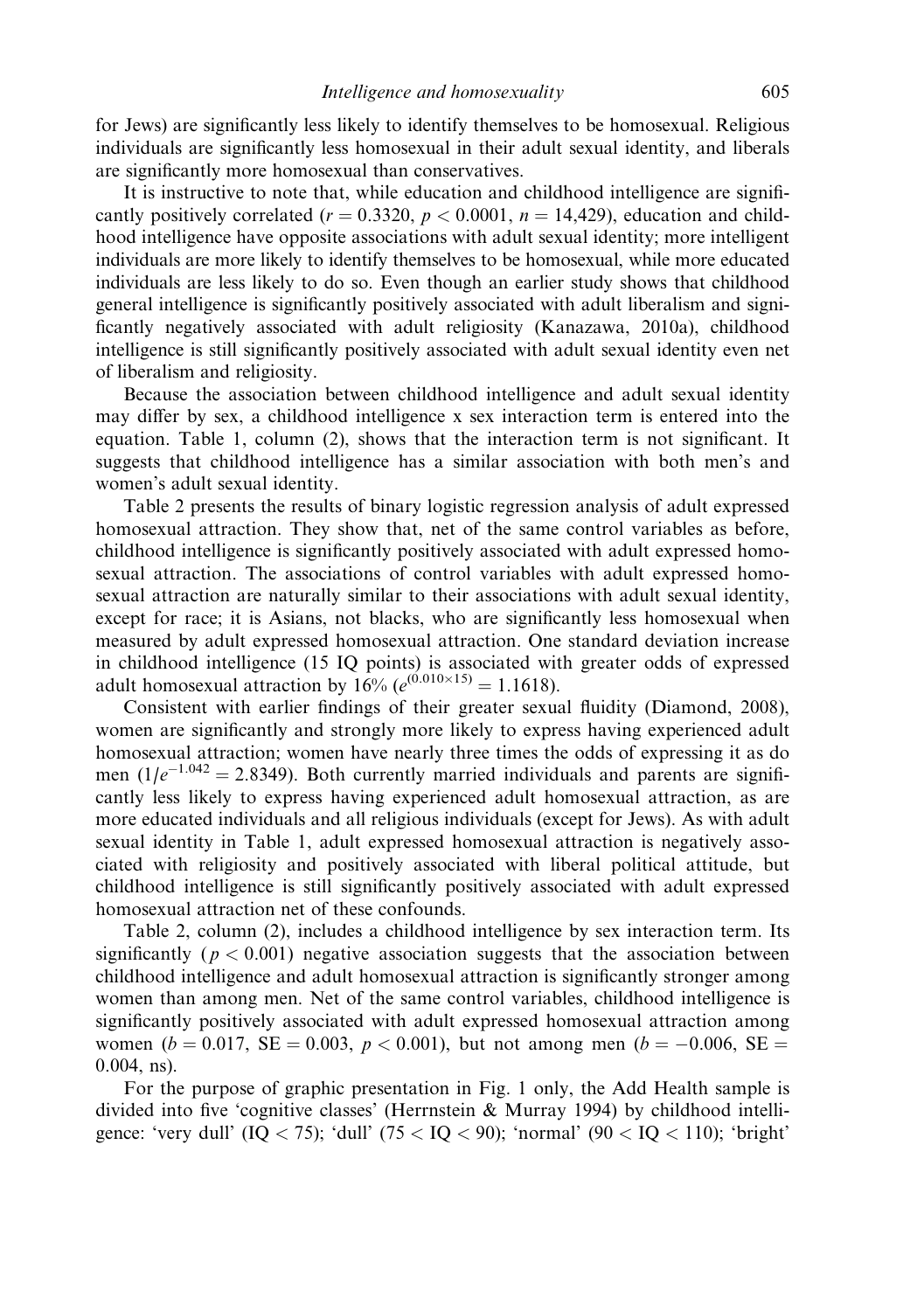|                                         | Adult expressed homosexual attraction |             |  |
|-----------------------------------------|---------------------------------------|-------------|--|
|                                         | (1)                                   | (2)         |  |
| <b>Childhood</b> intelligence           | $0.010***$                            | $0.016***$  |  |
|                                         | (0.003)                               | (0.003)     |  |
| Sex (1 if male)                         | $-1.042***$                           | $0.990*$    |  |
|                                         | (0.071)                               | (0.480)     |  |
| Childhood intelligence $\times$ sex     |                                       | $-0.020***$ |  |
|                                         |                                       | (0.005)     |  |
| Age                                     | 0.037                                 | 0.034       |  |
|                                         | (0.020)                               | (0.020)     |  |
| Race                                    |                                       |             |  |
| Asian                                   | $-0.397**$                            | $-0.397**$  |  |
|                                         | (0.135)                               | (0.135)     |  |
| Black                                   | $-0.038$                              | $-0.040$    |  |
|                                         | (0.085)                               | (0.085)     |  |
| Native American                         | 0.039                                 | 0.022       |  |
|                                         | (0.136)                               | (0.136)     |  |
| Marital status (1 if currently married) | $-0.334***$                           | $-0.338***$ |  |
|                                         | (0.100)                               | (0.100)     |  |
| Parental status (1 if parent)           | $-0.254**$                            | $-0.230*$   |  |
|                                         | (0.092)                               | (0.092)     |  |
| Education                               | $-0.113***$                           | $-0.114***$ |  |
|                                         | (0.019)                               | (0.019)     |  |
| Earnings                                | $-0.001$                              | $-0.001$    |  |
|                                         | (0.002)                               | (0.002)     |  |
| Religion                                |                                       |             |  |
| Catholic                                | $-0.483***$                           | $-0.488***$ |  |
|                                         | (0.099)                               | (0.099)     |  |
| Protestant                              | $-0.792***$                           | $-0.795***$ |  |
|                                         | (0.126)                               | (0.126)     |  |
| Jewish                                  | $-0.020$                              | $-0.020$    |  |
|                                         | (0.287)                               | (0.290)     |  |
| Other                                   | $-0.304***$                           | $-0.305***$ |  |
|                                         | (0.092)                               | (0.092)     |  |
| Religiosity                             | $-0.084*$                             | $-0.085*$   |  |
|                                         | (0.041)                               | (0.042)     |  |
| Political attitude                      | $0.506***$                            | $0.504***$  |  |
|                                         | (0.044)                               | (0.044)     |  |
| Constant                                | $-3.100$                              | $-3.677$    |  |
|                                         | (0.501)                               | (0.521)     |  |
| Likelihood ratio $\chi^2$ (df = 16/17)  | 576.609                               | 594.482     |  |
| N                                       | 12,409                                | 12,409      |  |

Table 2. The association between childhood intelligence and adult expressed homosexual attraction, Add Health

Main entries are unstandardized regression coefficients.

Entries in parentheses are standard errors.

 $* p < 0.05; ** p < 0.01; ** p < 0.001 \text{ (two-tailed)}.$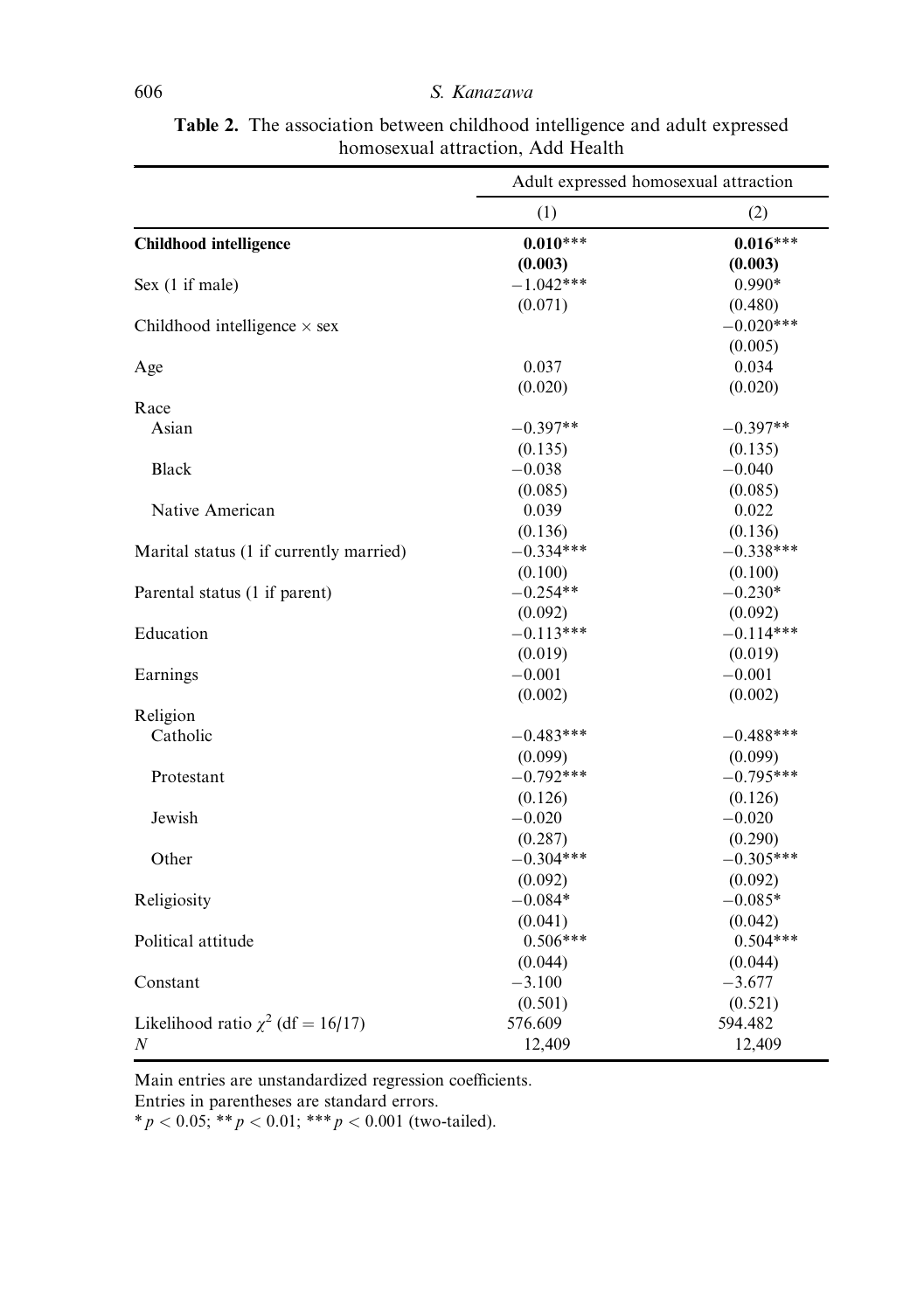

Fig. 1. Bivariate associations between childhood intelligence and homosexuality. (a) Mean adult sexual identity by cognitive class. (b) Mean proportion with adult expressed homosexual attraction by cognitive class. Error bars represent the standard error for the mean.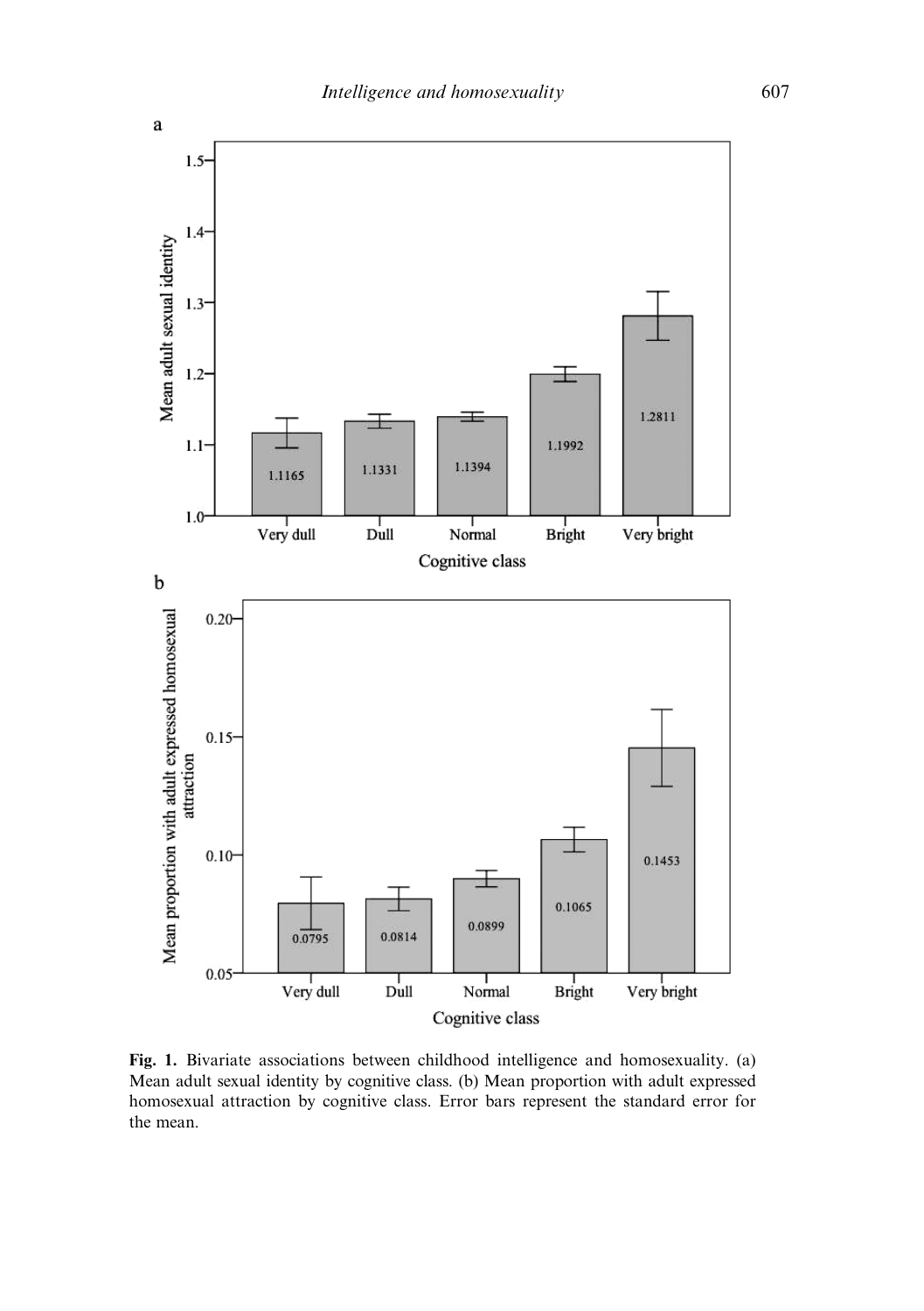$(110 <$  IQ  $<$  125); and 'very bright' (IQ  $>$  125). Figure 1a depicts the bivariate association between cognitive class and adult sexual identity, treating the ordinal measure of the latter as interval. It shows that there is a monotonic positive association between childhood intelligence and mean adult sexual orientation; the more intelligent Add Health respondents are as children, the more homosexual they become as adults. However, only the differences between 'normal' and 'bright' and between 'bright' and 'very bright' are statistically significant.

Figure 1b depicts the bivariate association between cognitive class and expressed adult homosexual attraction. It shows that there is a monotonic positive association between childhood intelligence and the mean proportion with adult homosexual attraction. Nearly twice as many 'very bright' children as 'very dull' children grow up to experience homosexual attraction (0.15 vs. 0.08). However, only the differences between 'normal' and 'bright' and between 'bright' and 'very bright' are statistically significant.

#### Study 2

#### Method

Data: General Social Surveys (GSS). The Add Health data are very suitable for my purposes here because they are prospectively longitudinal and measure intelligence in childhood and the outcome measures in early adulthood. Nevertheless, they have one shortcoming: they only measure adult sexual identity (straight–bisexual–gay) and adult expressed homosexual attraction; they do not measure actual homosexual behaviour, only heterosexual behaviour. I therefore use the General Social Survey (GSS) data to supplement the analysis of the Add Health data, to examine whether intelligence increases homosexual behaviour as well as identity and attraction.

The National Opinion Research Center at the University of Chicago has administered the GSS either annually or biennially since 1972. Personal interviews are conducted with a nationally representative sample of non-institutionalized adults in the US. The sample size is about 1500 for each annual survey, and about 3000 for each biennial one. The exact questions asked in the survey vary by the year.

Dependent variable: lifetime numbers of homosexual and heterosexual partners. In many survey years, the GSS asks its respondents how many men and women they have ever had sex with since their 18th birthday. These variables are used to construct the lifetime numbers of homosexual and heterosexual partners. Of the GSS respondents, 5.5% report at least one lifetime homosexual partner, and 3.7% report more than one. These measures correspond to the second definition of homosexuality – actual sexual behaviour (with whom individuals have sex) – by Wilson & Rahman (2005). Because the lifetime number of both homosexual partners ( $M = 0.80$ ,  $s^2 = 186.70$ ) and heterosexual partners ( $M = 9.10$ ,  $s^2 = 810.71$ ) are count measures that suffer from extreme overdispersion, I use the negative binomial regression to analyse it (Hilbe, 2007).

Independent variable: verbal intelligence. The GSS measures the verbal intelligence of its respondents by asking them to select a synonym for a word out of five candidates. Half of the respondents in each GSS sample answer 10 of these questions, and their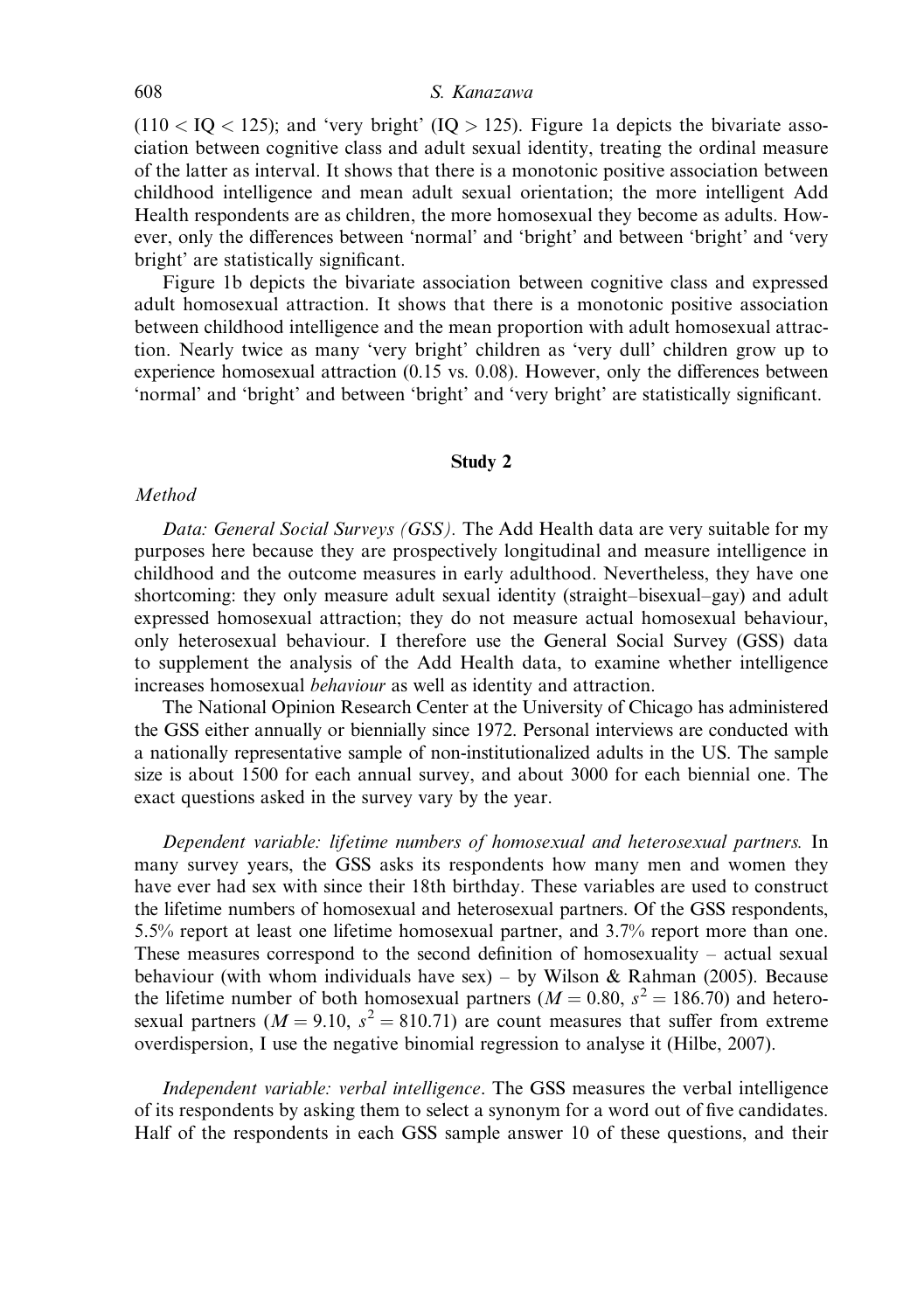total score (the number of correct responses) varies from 0 to 10. The raw score is then transformed into the standard IQ metric, with a mean of 100 and a standard deviation of 15. As mentioned above, verbal intelligence is known to be highly correlated with general intelligence (Miner, 1957; Wolfle, 1980; Huang & Hauser, 1998). It is important to note that, unlike the Add Health data above and the NCDS data below, the GSS respondents' intelligence is measured at the same time as their number of sexual partners. It is therefore impossible to establish the causal order unambiguously. However, it would be very difficult to imagine how the number of homosexual and heterosexual partners can affect one's intelligence, when the latter is largely heritable and stable across life after the age of 10 or 11 (Deary *et al.*, 2004).

Control variables. In the negative binomial regression equation, I control for the respondent's sex (1 if male), age (in years), race (1 if black), social class (1 = lower class,  $2 =$  working class,  $3 =$  middle class,  $4 =$  upper class), education (years of formal schooling), earnings (measured by  $12-25$  equidistant ordinal categories here treated as interval), whether currently married (1 if yes), whether ever married (1 if yes), number of children, religion (measured by four dummies for Catholic, Protestant, Jewish and other, with none as the reference category), religiosity (1 = no religion, 2 = somewhat strong,  $3 =$  not very strong,  $4 =$  strong), political attitude (1 = extremely conservative, 2 = conservative, 3 = slightly conservative, 4 = moderate, 5 = slightly liberal, 6 = liberal,  $7 =$  extremely liberal) and survey year.

## Results

Table 3, column (1), presents the results of a negative binomial regression analysis of the lifetime number of homosexual partners. They show that, net of sex, age, race, social class, education, earnings, whether currently married, whether ever married, number of children, religion, religiosity, political attitude and survey year, more intelligent individuals have more lifetime homosexual partners than less intelligent individuals ( $b = 0.022$ ,  $p < 0.001$ ). It is interesting to note that, while women are far more homosexual than men in their sexual self-identity and expressed attraction, men nonetheless have significantly more homosexual partners in their lifetimes than women do. This may be due to the fact that women on average come out later in life than men do (Grov *et al.*, 2006) or that men are relatively more unrestricted in their sociosexual orientation than women and as a result homosexual men are far more sexually promiscuous than homosexual women (Gallup & Suarez, 1983, pp. 317–318).

As expected, individuals who are currently married and who have ever been married have significantly fewer lifetime homosexual partners. Older individuals, individuals in lower social classes, and liberals have had more homosexual partners than younger individuals, individuals in higher social classes and conservatives. Relative to atheists and agnostics, all religious individuals (except for Jews) have had fewer homosexual partners. Very interestingly, controlling for religious affiliation, religiosity is significantly positively associated with the number of homosexual partners. Net of all the control variables, more strongly religious individuals have had more homosexual partners than less strongly religious individuals. The significantly positive association of survey year means that, during the 35-year history of the GSS, respondents in more recent years have had (or admit to) more homosexual partners.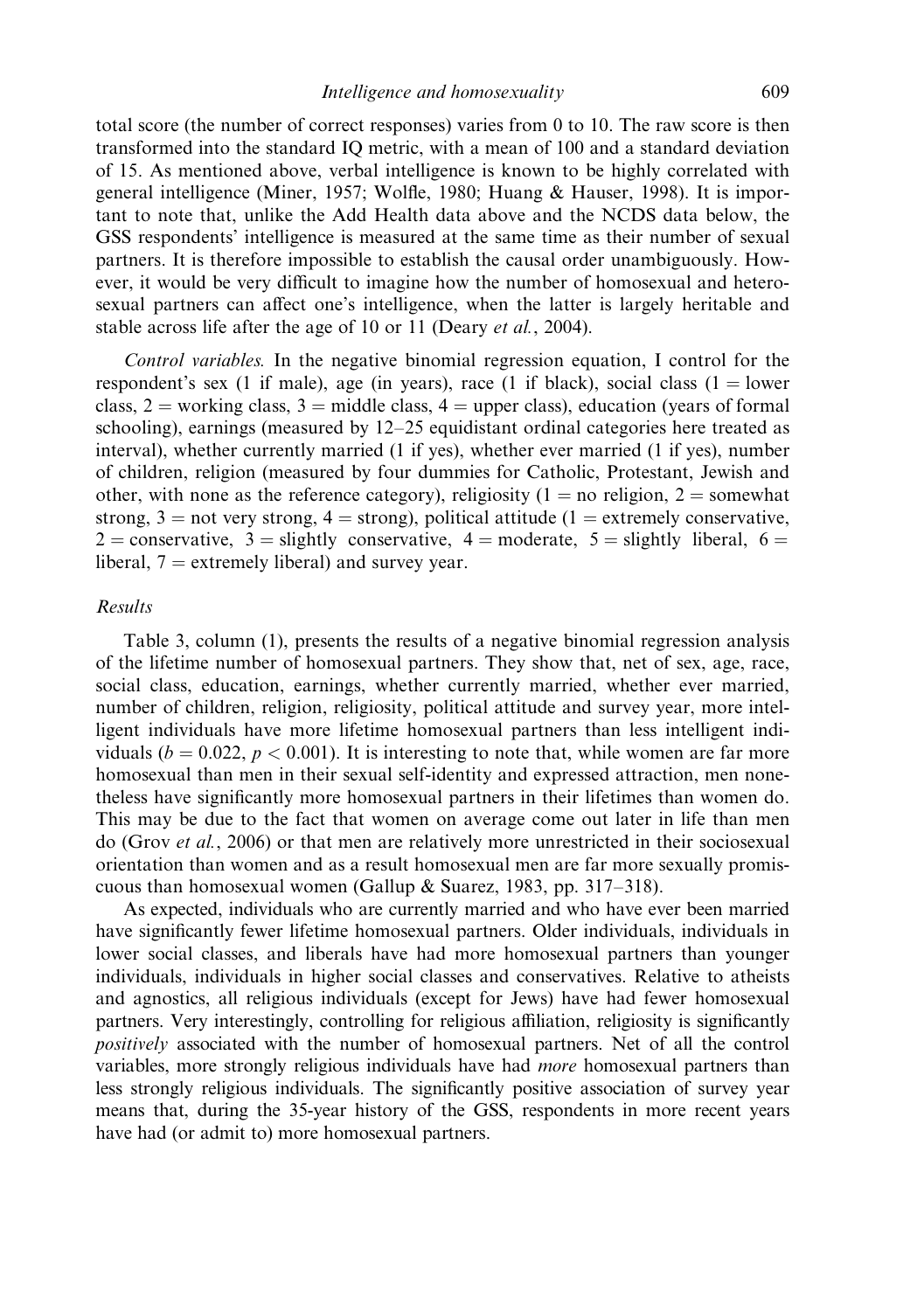|                                        | Lifetime number<br>of homosexual partners |                        | Lifetime number<br>of heterosexual partners |                       |
|----------------------------------------|-------------------------------------------|------------------------|---------------------------------------------|-----------------------|
|                                        | (1)                                       | (2)                    | (3)                                         | (4)                   |
| Intelligence                           | $0.022***$                                | $-0.009***$            | $0.011***$                                  | $0.013***$            |
|                                        | (0.002)                                   | (0.003)                | (0.001)                                     | (0.001)               |
| Sex (1 if male)                        | $1.584***$                                | $-2.882***$            | $1.147***$                                  | 1.564***              |
|                                        | (0.045)                                   | (0.322)                | (0.024)                                     | (0.167)               |
| Intelligence $\times$ sex              |                                           | $0.043***$<br>(0.003)  |                                             | $-0.004*$<br>(0.002)  |
| Age                                    | $0.016***$                                | $0.017***$             | $-0.002**$                                  | $-0.002**$            |
|                                        | (0.002)                                   | (0.002)                | (0.001)                                     | (0.001)               |
| Race (1 if black)                      | $-0.060$                                  | $-0.109$               | $0.471***$                                  | $0.476***$            |
|                                        | (0.067)                                   | (0.066)                | (0.037)                                     | (0.037)               |
| Social class                           | $-0.208***$                               | $-0.201***$            | $-0.068**$                                  | $-0.067***$           |
|                                        | (0.033)                                   | (0.033)                | (0.018)                                     | (0.018)               |
| Education                              | 0.011                                     | 0.009                  | $-0.014**$                                  | $-0.014**$            |
|                                        | (0.009)                                   | (0.009)                | (0.005)                                     | (0.005)               |
| Earnings                               | $0.006*$                                  | $0.008**$              | $0.021***$                                  | $0.021***$            |
|                                        | (0.003)                                   | (0.003)                | (0.002)                                     | (0.002)               |
| Currently married (1 if yes)           | $-0.394***$                               | $-0.392***$            | $-0.439***$                                 | $-0.437***$           |
|                                        | (0.055)                                   | (0.055)                | (0.028)                                     | (0.028)               |
| Ever married (1 if yes)                | $-1.146***$                               | $-1.130***$            | $0.405***$                                  | $0.404***$            |
|                                        | (0.061)                                   | (0.062)                | (0.036)                                     | (0.036)               |
| Number of children                     | $-0.002$                                  | $-0.016$               | $-0.030***$                                 | $-0.029***$           |
|                                        | (0.017)                                   | (0.017)                | (0.008)                                     | (0.008)               |
| Religion<br>Catholic                   | $-10.605***$                              | $-10.510***$           | $0.168**$                                   | $0.167**$             |
|                                        | (0.106)<br>$-0.936***$                    | (0.107)<br>$-0.844***$ | (0.059)                                     | (0.059)<br>$0.230***$ |
| Protestant                             | (0.102)                                   | (0.103)                | $0.230***$<br>(0.058)                       | (0.058)               |
| Jewish                                 | $-10.354$                                 | $-10.270***$           | $10.069***$                                 | 10.067***             |
|                                        | (0.158)                                   | (0.160)                | (0.091)                                     | (0.091)               |
| Other                                  | $-0.577***$                               | $-0.398**$             | $0.595***$                                  | $0.593***$            |
|                                        | (0.134)                                   | (0.135)                | (0.085)                                     | (0.085)               |
| Religiosity                            | $0.161***$                                | $0.123***$             | $-0.236***$                                 | $-0.237***$           |
|                                        | (0.037)                                   | (0.037)                | (0.020)                                     | (0.020)               |
| Political attitude                     | $0.317***$                                | $0.308***$             | $0.056***$                                  | $0.055***$            |
|                                        | (0.015)                                   | (0.015)                | (0.008)                                     | (0.008)               |
| Year                                   | $0.061***$                                | $0.065***$             | $0.020***$                                  | $0.020***$            |
|                                        | (0.003)                                   | (0.003)                | (0.002)                                     | (0.002)               |
| Constant                               | $-125.303$                                | $-130.030$             | $-38.495$                                   | $-38.525$             |
|                                        | (6.723)                                   | (6.752)                | (3.918)                                     | (3.918)               |
| Likelihood ratio $\chi^2$ (df = 17/18) | 8482.929                                  | 8673.130               | 4347.004                                    | 4353.409              |
| $\boldsymbol{N}$                       | 9362                                      | 9362                   | 9444                                        | 9444                  |

Table 3. The association between intelligence and the lifetime number of homosexual and heterosexual partners, General Social Surveys

Main entries are unstandardized regression coefficients.

Entries in parentheses are standard errors.

\*\*  $p < 0.01$ ; \*\*\*  $p < 0.001$  (two-tailed).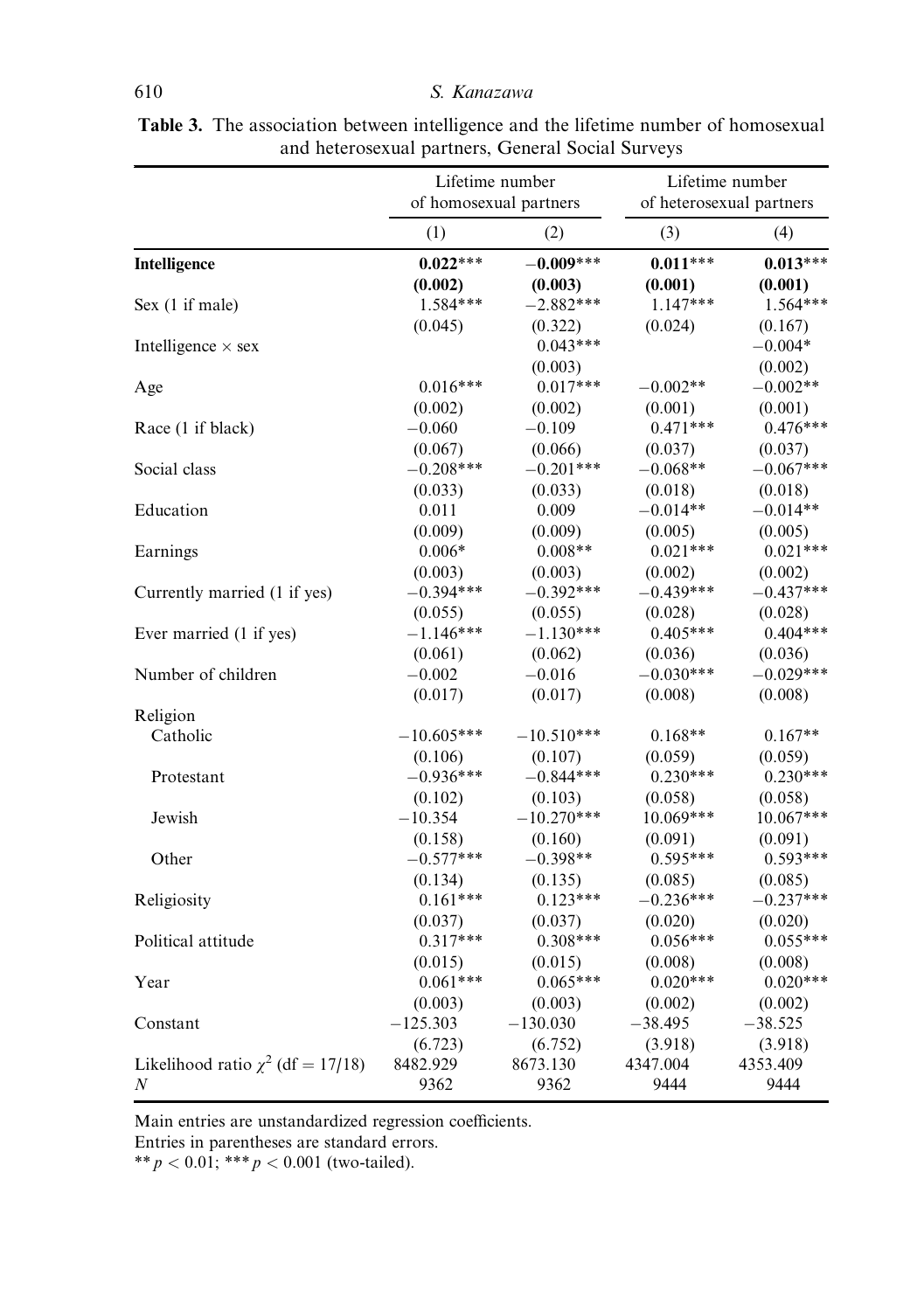Once again, because the association between intelligence and homosexual behaviour may differ by sex, an intelligence  $\times$  sex interaction term is included in the negative binomial regression equation, presented in Table 3, column (2). Its significantly  $(p < 0.001)$  positive association suggests that the association between intelligence and the number of homosexual partners is significantly stronger among men than among women. In fact, net of the same control variables, intelligence is significantly negatively associated with the number of homosexual partners among women  $(b = -0.008,$  $p < 0.01$ ), while it is very strongly and significantly positively associated with the number of homosexual partners among men ( $b = 0.037$ ,  $p < 0.001$ ). The comparison of the unstandardized coefficients reveals that the positive association among men is nearly five times as strong as the negative association among women.

Table 3, column (3), presents the results of a negative binomial regression analysis of the lifetime number of heterosexual partners. They show that, contrary to the prediction of the Hypothesis, intelligence is significantly positively associated with the number of heterosexual partners. Because heterosexual behaviour is eminently evolutionarily familiar, the Hypothesis cannot explain the positive association between intelligence and the number of heterosexual partners in the GSS.

However, the association between intelligence and the number of homosexual partners is twice as strong as its association with the number of heterosexual partners ( $b = 0.022$ ) vs. 0.011). As Fig. 2 shows, the association between intelligence and the lifetime number of homosexual partners is monotonic and very strong, whereas its association with the lifetime number of heterosexual partners is not monotonic and is much weaker. 'Very bright' individuals (with  $IQ > 125$ ) have had eight times as many homosexual partners as 'very dull' individuals (with  $IQ < 75$ ) (2.42 vs. 0.31). In sharp contrast, 'very bright' individuals have had less than 40% more heterosexual partners than 'very dull' individuals (9.79 vs. 7.10). In fact, 'bright' individuals (with  $110 < IQ < 125$ ) have had more heterosexual partners than 'very bright' individuals.

The interaction effect between sex and intelligence on the number of heterosexual partners is statistically significantly ( $p < 0.05$ ) negative, which suggests that the positive association between intelligence and the number of heterosexual partners is significantly stronger among women than among men. In fact, net of the same control variables, intelligence is twice as strongly associated with the number of heterosexual partners among women ( $b = 0.014$ ) as among men ( $b = 0.007$ ) (both  $p < 0.001$ ).

#### Study 3

## Method

Data: National Child Development Study (NCDS). Add Health and GSS have one important shortcoming for the purposes of this study: they only have measures of verbal intelligence, not general intelligence. Further, their samples are limited to contemporary Americans. In order to make sure that the association between childhood intelligence and adult homosexuality is limited neither to verbal intelligence nor contemporary Americans nor the specific measures of sexual behaviour employed, I now use a different measure of homosexuality with data from another nation, which have a very strong measure of general intelligence.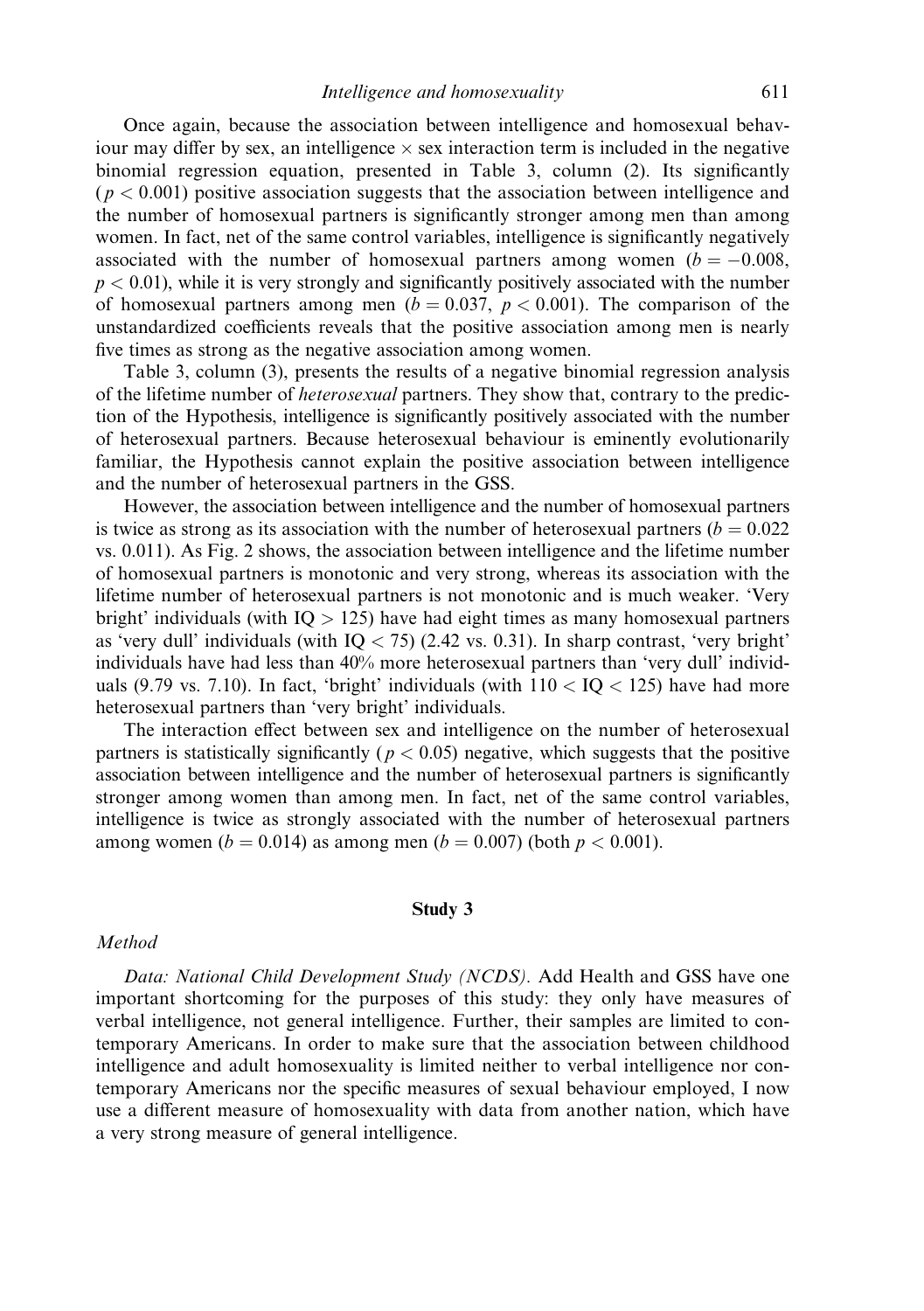

Fig. 2. Bivariate associations between childhood intelligence and adult cohabitation. (a) Mean lifetime number of homosexual sex partners by cognitive class. (b) Mean lifetime number of heterosexual sex partners by cognitive class. Error bars represent the standard error for the mean.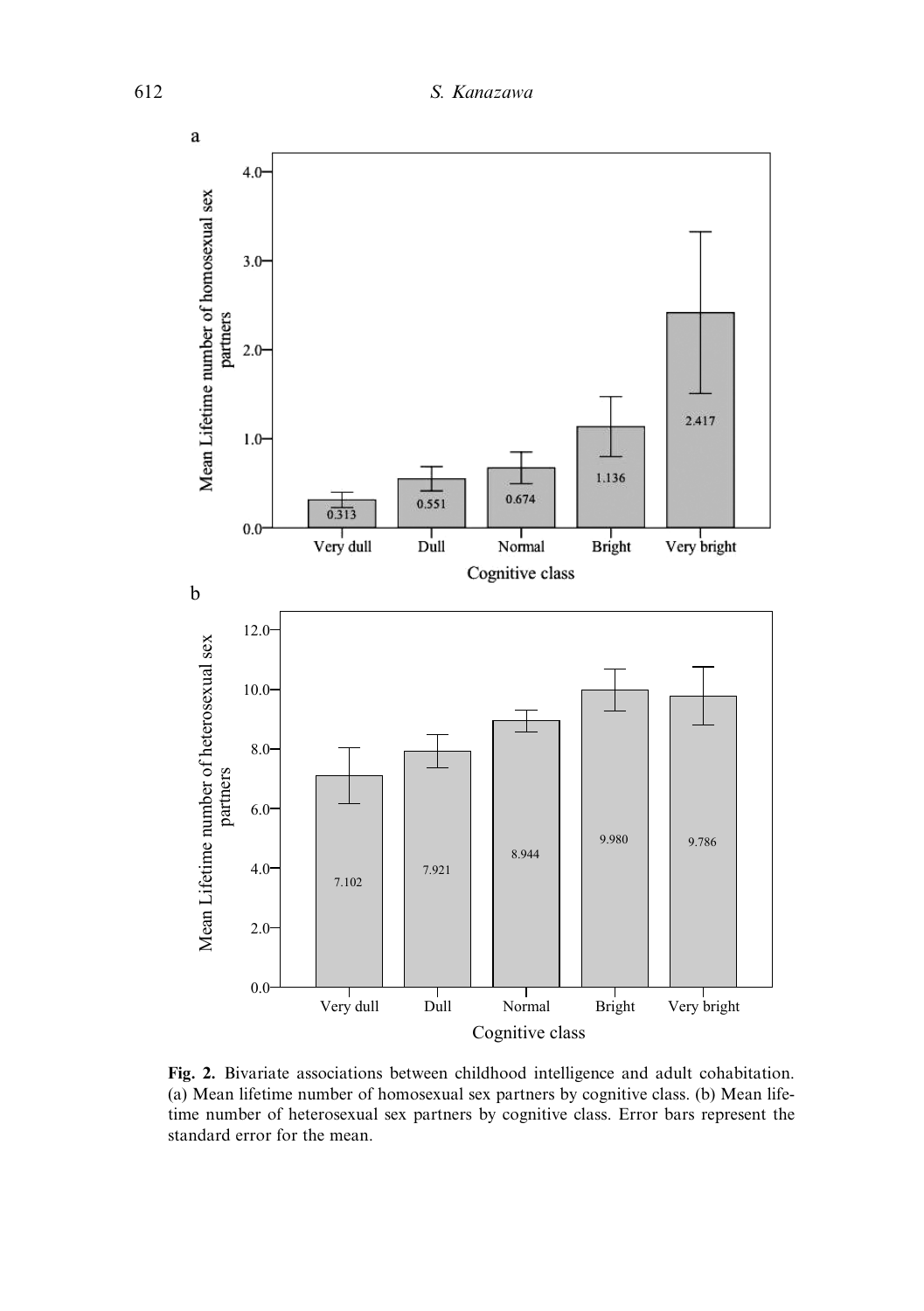The National Child Development Study (NCDS) is a large-scale prospectively longitudinal study which has followed a population of British respondents since birth for more than half a century. The study includes *all* babies  $(n = 17,419)$  born in Great Britain (England, Wales and Scotland) during one week (3rd–9th March 1958). The respondents were subsequently re-interviewed in 1965 (Sweep 1 at age 7;  $n = 15,496$ ), in 1969 (Sweep 2 at age 11;  $n = 18,285$ , in 1974 (Sweep 3 at age 16;  $n = 14,469$ ), in 1981 (Sweep 4 at age 23;  $n = 12,537$ , in 1991 (Sweep 5 at age 33;  $n = 11,469$ ), in 1999–2000 (Sweep 6 at age 41–42;  $n = 11,419$ ) and in 2004–2005 (Sweep 7 at age 46–47;  $n = 9534$ ). There are more respondents in Sweep 2 than in the original sample (Sweep 0) because the Sweep 2 sample includes eligible children who were in the country in 1969 but not in 1958 when Sweep 0 interviews were conducted. In each sweep, personal interviews and questionnaires were administered to the respondents, to their mothers, teachers and doctors during childhood, and to their partners and children in adulthood.

Nearly all (97.8%) of the NCDS respondents are Caucasian. There are so few respondents in other racial categories that, if I control for race with a series of dummies in generalized linear models, it often results in complete separation of data, and the maximum likelihood estimation becomes impossible. I therefore do not control for respondents' race in the analysis of the NCDS data. Including a race dummy (white vs. others) very slightly strengthens the association between childhood intelligence and homosexuality reported below, but otherwise does not alter my substantive conclusions.

Dependent variable: lifetime number of homosexual and heterosexual cohabitation partners. For a measure of homosexuality, the number of same-sex cohabitation partners that the respondents have ever had in their life is used, defined as someone of the same sex with whom the respondents have lived 'as married' and shared an accommodation for 6 months or longer. Of the respondents,  $0.5\%$  ( $n = 94$ ) report at least one lifetime homosexual cohabitation partner. Because the lifetime number of same-sex cohabitation partners is a count measure with overdispersion ( $M = 0.022$ ,  $s^2 = 0.067$ ), I use negative binomial regression to analyse it (Hilbe, 2007).

Given that homosexual men often have a very large number of sex partners, even while they are in committed relationships (Bell  $&$  Weinberg, 1978), the number of cohabitation partners is not the ideal measure of homosexuality. I use the NCDS data for the strength of the measure of the independent variable (general intelligence), not for the strength of the measure of the dependent variable (homosexuality).

As a comparison, I also use the number of opposite-sex cohabitation partners that the respondents have ever had in their life. Because the lifetime number of opposite-sex cohabitation partners is a count measure *without* overdispersion ( $M = 2.907$ ,  $s^2 = 1.090$ ), I use Poisson loglinear regression to analyse it (Hilbe, 2007). Both dependent variables are measured at age 47.

Independent variable: childhood general intelligence. The NCDS respondents take multiple intelligence tests at ages 7, 11 and 16. At age 7, the respondents take four cognitive tests (Copying Designs Test, Draw-a-Man Test, Southgate Group Reading Test and Problem Arithmetic Test). At Age 11, they take five cognitive tests (Verbal General Ability Test, Nonverbal General Ability Test, Reading Comprehension Test, Mathematical Test, and Copying Designs Test). At age 16, they take two cognitive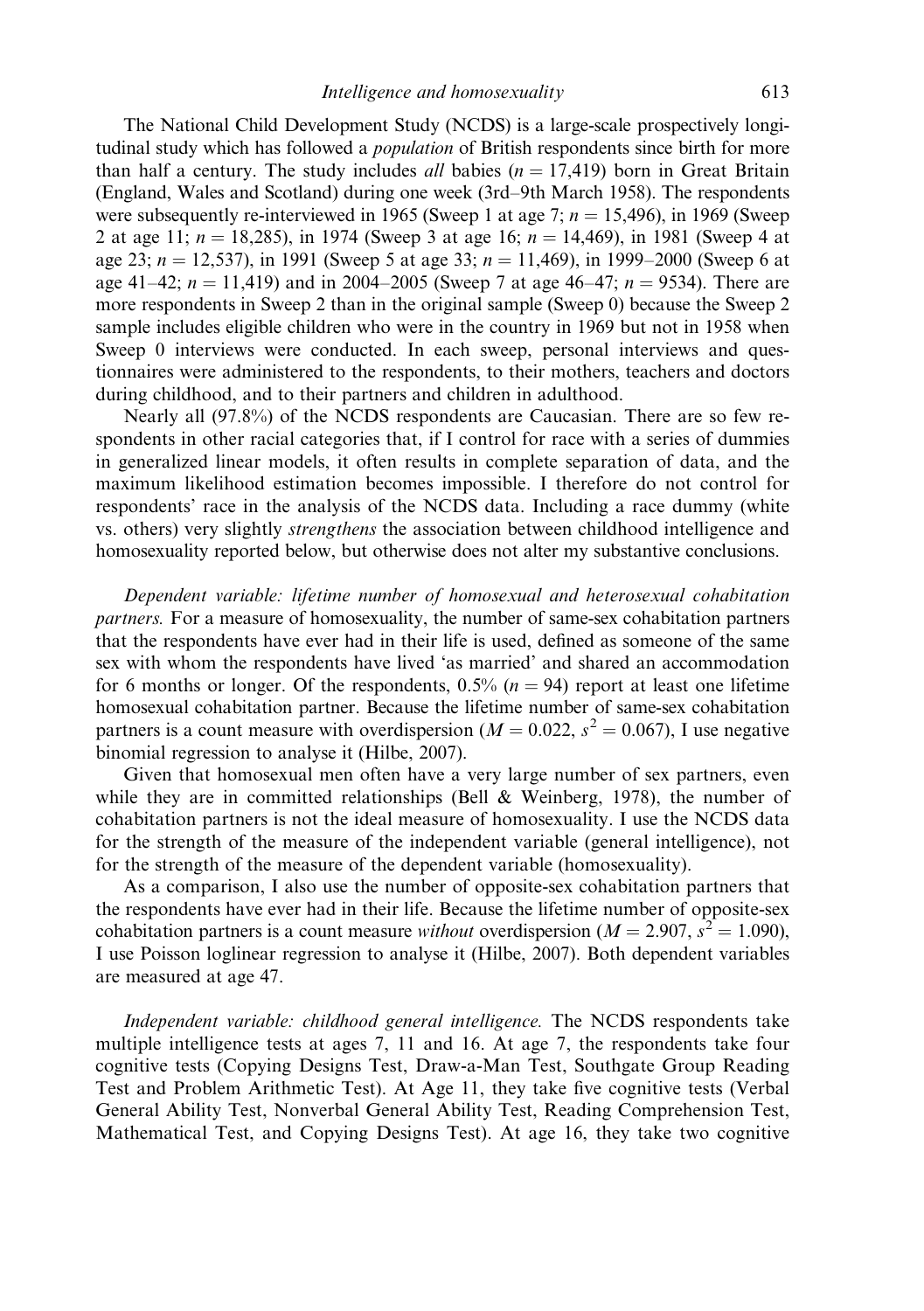#### 614 S. Kanazawa

tests (Reading Comprehension Test and Mathematics Comprehension Test). I first perform a factor analysis at each age to compute their general intelligence score for each age. All cognitive test scores at each age load only on one latent factor, with reasonably high factor loadings (age 7: Copying Designs Test  $= 0.671$ , Draw-a-Man Test  $= 0.696$ , Southgate Group Reading Test  $= 0.780$  and Problem Arithmetic Test  $=$ 0.762; age 11: Verbal General Ability Test  $= 0.920$ , Nonverbal General Ability Test  $=$ 0.885, Reading Comprehension Test  $= 0.864$ , Mathematical Test  $= 0.903$ , and Copying Designs Test  $= 0.486$ ; age 16: Reading Comprehension Test  $= 0.909$ , and Mathematics Comprehension Test  $= 0.909$ ).

The latent general intelligence factors at each age are converted into the standard IQ metric, with a mean of 100 and a standard deviation of 15. Then I perform a second-order factor analysis with the IQ scores at three different ages to compute the overall childhood general intelligence score. The three IQ scores load only on one latent factor with very high factor loadings (age  $7 = 0.867$ ; age  $11 = 0.947$ ; age  $16 = 0.919$ ). I use the childhood general intelligence score in the standard IQ metric as the main independent variable.

Control variables. In addition to childhood general intelligence, I control for the following variables in the regression equations: sex  $(0)$  = female, 1 = male; measured at birth), whether currently married  $(1 = yes; measured at 47)$ , whether ever married  $(1 = \text{yes}; \text{measured at } 47)$ , whether ever a parent  $(1 = \text{yes}; \text{measured at } 47)$ , education (age at which the respondent left formal schooling, measured at 42), earnings (in GBP, measured at 47), religion (in four dummies – Roman Catholic, Anglican, other Christian and other religion – with none as the reference category; measured at 42), frequency of church attendance (1 = never or very rarely, 2 = less than once a month, 3 = more than once a month,  $4 =$  once a week or more, measured at 42).

## Results

Table 4, column (1), shows that, net of sex, whether currently married, whether ever married, whether ever a parent, education, earnings, religion and frequency of church attendance, more intelligent individuals in the United Kingdom have had significantly ( $p < 0.05$ ) more same-sex cohabitation partners in their lifetimes than less intelligent individuals. The more intelligent they are before the age of 16, the more same-sex partners they have before the age of 47. Quite predictably, those who have ever been married and those who have ever had children have significantly  $(p < 0.001$  and  $p < 0.05$ , respectively) fewer same-sex cohabitation partners, as do Anglicans and those who subscribe to non-Christian religions ( $p < 0.01$  and  $p < 0.001$ , respectively) compared with atheists. Replicating the analyses above of Add Health data (presented in Tables 1 and 2), while more intelligent individuals are more homosexual judged by the lifetime number of homosexual cohabitation partners, more educated individuals are less homosexual by the same measure.

Table 4, column (2), shows that the interaction term between childhood general intelligence and sex is statistically significant ( $p < 0.05$ ). It suggests that the effect of childhood intelligence on adult homosexuality is significantly stronger among men than among women. Childhood general intelligence is significantly positively associated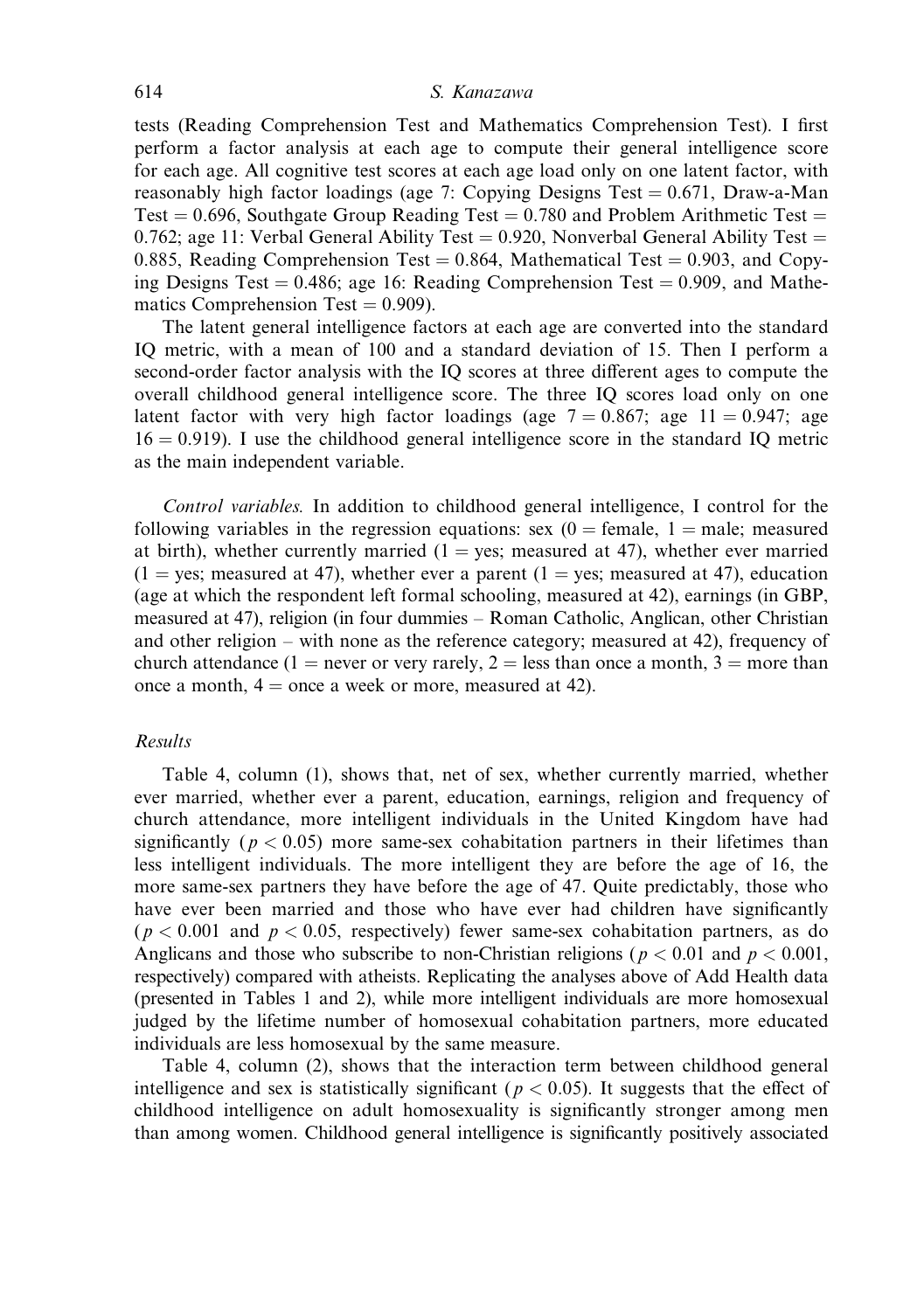|                                        | Lifetime number of<br>homosexual cohabitation partners |                     | Lifetime number of<br>heterosexual partners |
|----------------------------------------|--------------------------------------------------------|---------------------|---------------------------------------------|
|                                        | (1)                                                    | (2)                 | (3)                                         |
| <b>Childhood intelligence</b>          | $0.023*$                                               | 0.003               | 0.001                                       |
|                                        | (0.010)                                                | (0.012)             | (0.001)                                     |
| Sex (1 if male)                        | $-0.033$                                               | $-4.515*$           | $-0.018$                                    |
|                                        | (0.243)                                                | (10.855)            | (0.019)                                     |
| Childhood intelligence $\times$ sex    |                                                        | $0.042*$<br>(0.017) |                                             |
| Currently married (1 if yes)           | $-0.234$                                               | $-0.216$            | $0.141***$                                  |
|                                        | (0.441)                                                | (0.441)             | (0.026)                                     |
| Ever married (1 if yes)                | $-1.974***$                                            | $-2.001***$         | $0.583***$                                  |
|                                        | (0.438)                                                | (0.437)             | (0.049)                                     |
| Parental status (1 if parent)          | $-0.724*$                                              | $-0.774**$          | $0.179***$                                  |
|                                        | (0.296)                                                | (0.297)             | (0.029)                                     |
| Education                              | $-0.101*$                                              | $-0.108*$           | $-0.002$                                    |
|                                        | (0.052)                                                | (0.053)             | (0.002)                                     |
| Earnings                               | $-6.558^{-6}$                                          | $-7.267^{-6}$       | $2.271^{-7}$                                |
|                                        | $(8.305^{-6})$                                         | $(8.428^{-6})$      | $(3.275^{-7})$                              |
| Religion                               |                                                        |                     |                                             |
| Roman Catholic                         | $-0.795$                                               | $-0.853$            | $-0.049$                                    |
|                                        | (0.463)                                                | (0.467)             | (0.039)                                     |
| Anglican                               | $-0.925**$                                             | $-0.950**$          | $-0.034$                                    |
|                                        | (0.291)                                                | (0.293)             | (0.028)                                     |
| Other Christian                        | $-1.333***$                                            | $-1.338***$         | $-0.028$                                    |
|                                        | (0.370)                                                | (0.370)             | (0.030)                                     |
| Other                                  | $-0.795$                                               | $-0.869$            | 0.135                                       |
|                                        | (1.062)                                                | (1.066)             | (0.091)                                     |
| Frequency of church attendance         | $-0.018$                                               | 0.003               | $-0.025*$                                   |
|                                        | (0.170)                                                | (0.171)             | (0.011)                                     |
| Constant                               | $-1.741$                                               | 0.443               | 0.269                                       |
|                                        | (1.109)                                                | (1.386)             | (0.088)                                     |
| Likelihood ratio $\chi^2$ (df = 12/13) | 168.372                                                | 174.553             | 558.650                                     |
| $\boldsymbol{N}$                       | 4141                                                   | 4141                | 4141                                        |

Table 4. The association between childhood intelligence and lifetime number of homosexual cohabitation partners, National Child Development Study

Main entries are unstandardized regression coefficients.

Entries in parentheses are standard errors.

\*\*  $p < 0.01$ ; \*\*\*  $p < 0.001$  (two-tailed).

with lifetime number of homosexual cohabitation partners among men  $(b = 0.049)$ ,  $SE = 0.015$ ,  $p < 0.01$ ) but not among women ( $b = 0.002$ ,  $SE = 0.014$ , ns).

Table 4, column (3), shows that, in comparison with the lifetime number of homosexual cohabitation partners, childhood general intelligence is not significantly associated with the lifetime number of heterosexual cohabitation partners. Net of the same control variables as before, more intelligent individuals do not have more heterosexual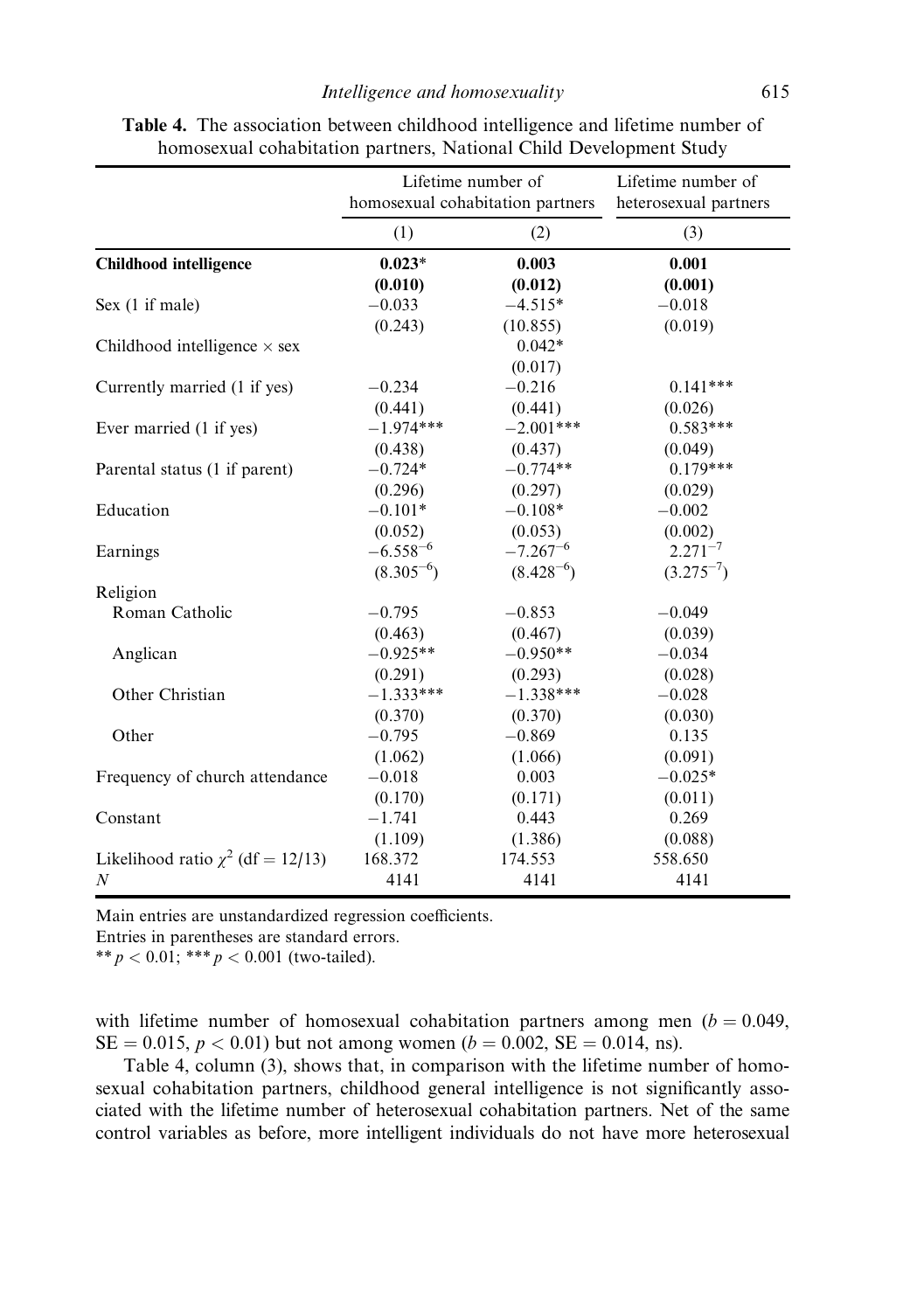## 616 S. Kanazawa

cohabitation partners in their lifetimes than less intelligent individuals. Since heterosexual unions are eminently evolutionarily familiar, this is consistent with the prediction of the Hypothesis.

## Discussion and Conclusions

The Savanna-IQ Interaction Hypothesis, derived from a logical conjunction of the Savanna Principle and a theory of the evolution of general intelligence, suggests that more intelligent individuals may be more likely to acquire and espouse evolutionarily novel preferences and values than less intelligent individuals, while general intelligence may have no effect on the acquisition and espousal of evolutionarily familiar preferences and values. Several earlier studies have empirically supported the Hypothesis in various domains of life (political ideology, religiosity, sexual exclusivity, circadian rhythm and consumption of psychoactive substances). In this paper, I have extended the Hypothesis to sexual identity, expressed desires and behaviour. While individuals' true sexual orientations are probably determined prior to birth, their sexual identity, desires and behaviour may deviate from their true sexual orientation, and the Hypothesis suggests a role of general intelligence in them.

A survey of ethnographies of traditional societies shows that exclusively or predominantly homosexual identity and behaviour were probably rare in the ancestral environment and may thus be evolutionarily novel. The Savanna-IQ Interaction Hypothesis therefore predicts that more intelligent individuals are more likely to identify themselves to be homosexual and engage in homosexual behaviour than less intelligent individuals.

Three large, nationally representative samples (two of which are prospectively longitudinal) from two different nations converge to support my prediction. This study's analysis of Add Health data (Study 1) suggests that, net of age, sex, race, marital status, parental status, education, earnings, religion, religiosity and political attitude, childhood intelligence is significantly positively associated with adult homosexual identity and expressed adult homosexual attraction. More intelligent children are more likely to grow up to be adults who identify themselves to be homosexual and express homosexual attraction than less intelligent children. The analysis of the General Social Surveys (Study 2) suggests that more intelligent individuals have had significantly more homosexual partners in their lifetimes than less intelligent individuals. While intelligence is also associated with the lifetime number of heterosexual partners, the association is twice as strong with homosexual partners as with heterosexual partners. The analysis of the National Child Development Study (Study 3) shows that more intelligent children (before the age of 16) have significantly more same-sex cohabitation partners than less intelligent children 30 years later. In contrast, more intelligent individuals do not have more opposite-sex cohabitation partners in their lifetimes.

## Limitations of the current studies

There are several important limitations to my current empirical studies. First, while my data analyses in three studies are consistent with the predictions from the Hypothesis, the empirical support is not entirely unequivocal. In particular, the analysis of the GSS data shows that intelligence is associated with not only the lifetime number of homosexual partners (consistent with the Hypothesis) but also with the lifetime number of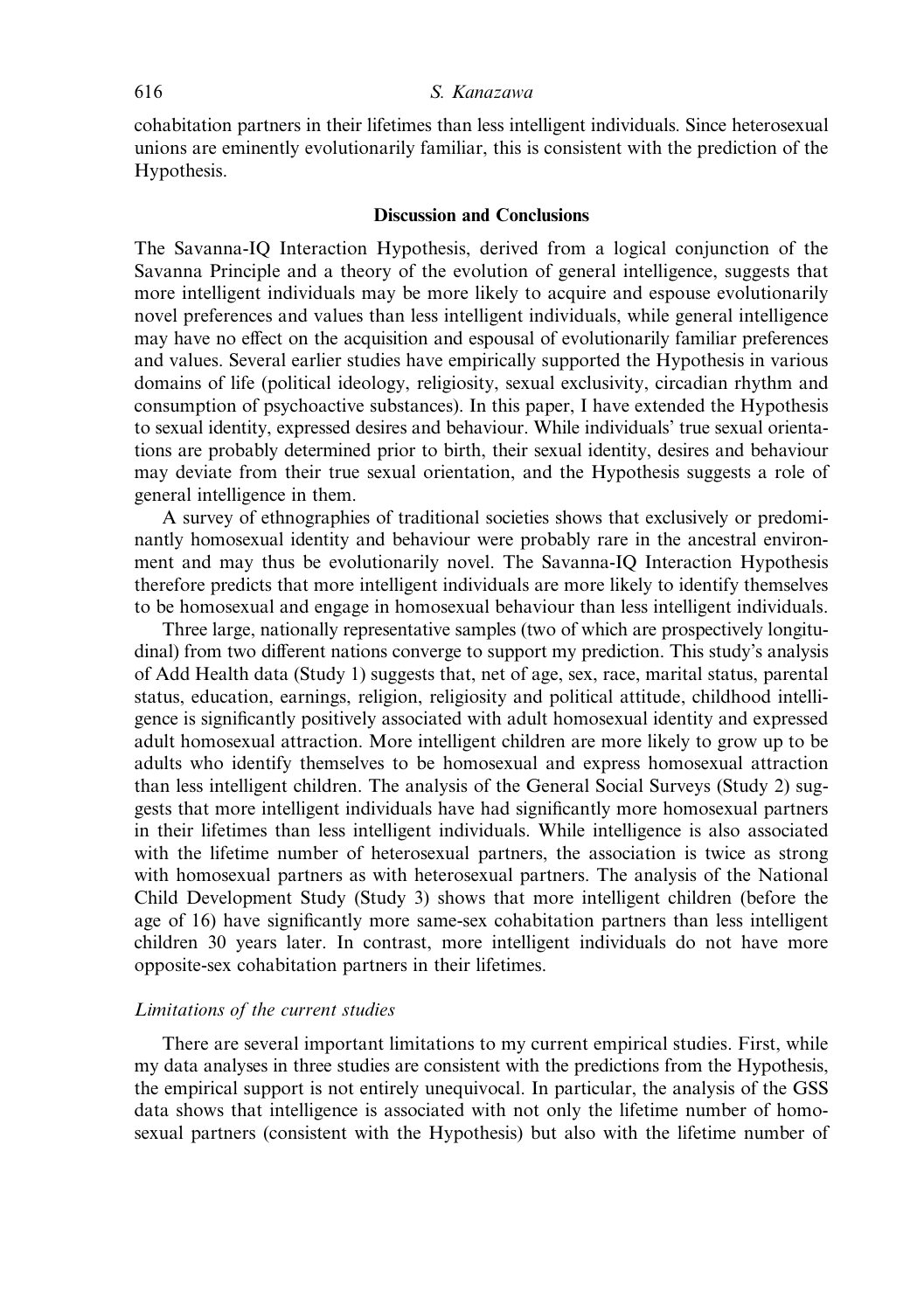heterosexual partners (contrary to the Hypothesis). Further, in Study 1, childhood intelligence is not associated with adult expressed homosexual attraction among men; in Study 3, childhood general intelligence is not associated with the lifetime number of homosexual cohabitation partners among women.

Second, because all of the samples are nationally representative and because homosexuality is relatively rare in the general population, the dependent measures have very low frequencies. For example, in Study 1, 90% of Add Health respondents identify themselves as '100% straight'. In Study 3, only a very small proportion (0.5%) of the NCDS respondents have ever had any homosexual cohabitation partners. The small incidence of homosexuality in the measures may influence the stability of the estimates.

Third, even when the results unequivocally support the prediction of the Hypothesis, the magnitude of the association between intelligence and homosexuality is often very small. For example, in Study 1, 'very bright' individuals and 'very dull' individuals are separated by less than one-sixth of a point on a five-point scale of adult sexual identity or less than 7% in the probability of ever experiencing adult homosexual attraction, although the latter represents nearly doubling of the probability. In Study 2, 'very bright' individuals have had merely 2.11 more homosexual partners in their lifetimes than 'very dull' individuals, although it does represent an eightfold increase.

#### Practical importance

I emphasize that my scientific interest in homosexual behaviour in this paper is strictly theoretical. Homosexual behaviour represents yet another domain in life where some individuals may choose to acquire and espouse evolutionarily novel preferences and values. The Hypothesis has previously been tested in many other domains, and in every case more intelligent individuals have been shown to be more likely to acquire and espouse evolutionarily novel preferences and values in each domain. Homosexual behaviour simply represents yet another domain of life where some individuals may choose evolutionarily novel behaviour (homosexuality) while others may choose evolutionarily familiar behaviour (heterosexuality), and gives me an opportunity to examine its association with childhood general intelligence.

Small statistical associations between intelligence and homosexuality that I find in my studies support the prediction of the Hypothesis. However, I emphasize that my findings have absolutely no *practical* importance. It is not like we can now use someone's intelligence to assess their homosexuality accurately. My approach to science is decidedly basic, not applied (clinical or medical). I am entirely driven by the desire to discover knowledge, not by its potential applications or implications.

My paper represents one of the most comprehensive empirical attempts to establish the association between intelligence and homosexuality, using large, prospectively longitudinal and nationally representative samples from two different nations. While other studies have noted a potential empirical association between intelligence and homosexuality, to the best of my knowledge, the Hypothesis provides the only theoretical explanation for *why* we may expect such an association to exist at all. It explains why more intelligent children may grow up to identify themselves as homosexual, express homosexual attraction, have more homosexual sexual and cohabitation partners than less intelligent children.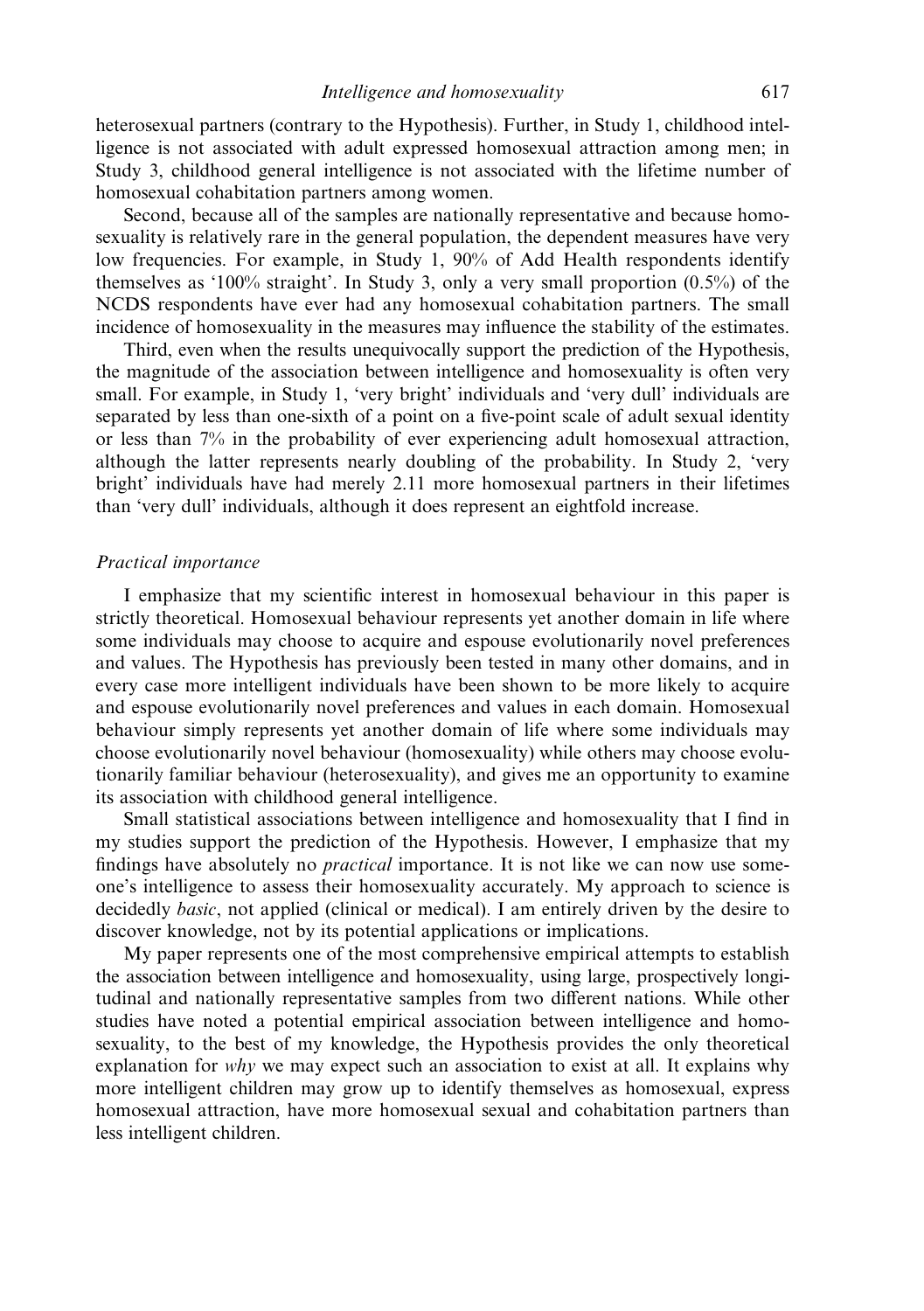## Interaction between general intelligence and sex

For the most part, the Hypothesis does not make sex-specific predictions. It predicts that both more intelligent men and more intelligent women are more likely to acquire and espouse evolutionarily novel preferences and values than their less intelligent counterparts. As a result, the Hypothesis is unable to account for the statistically significant interactions between sex and general intelligence found in Tables 2, 3 and 4. It is obvious that many factors influence an individual's propensity to engage in homosexual behaviour, and general intelligence is only one of them. It is likely that some of the other factors – such as social and cultural influences on homosexual behaviour and its acceptability for men or women in society – may influence why more intelligent men or more intelligent women are more likely to engage in homosexual behaviour. This appears especially to be the case, because the direction of the significant interaction depends on the particular measure of homosexual behaviour. More intelligent women are more likely to express adult homosexual attraction than more intelligent men, but more intelligent men are more likely to have more homosexual partners and homosexual cohabitation partners than more intelligent women. It is therefore likely that no single factor can explain all of the significant sex interaction effects that I find, if they are indeed robust.

## Alternative explanations

An earlier study (Rahman *et al.*, 2003) shows that gay men have superior verbal fluency than straight men. Given that my measures of intelligence in Studies 1 and 2 are largely verbal, this can potentially explain why more intelligent boys may grow up to be more homosexual as adults. However, since lesbians have the opposite profile to gay men, having lower verbal fluency than straight women, Rahman et al.'s (2003) findings cannot explain why more intelligent girls also grow up to be more homosexual as adults. Further, I use a genuine measure of general intelligence in Study 3.

Another possibility is that more intelligent individuals, rather than being *truly* more homosexual in their sexual identity, expressed attraction, and sexual behaviour, are more likely openly to *admit* that they are homosexual than less intelligent individuals. It may also be that more intelligent individuals are more self-aware and less self-deceptive than less intelligent individuals. If so, then more intelligent individuals are more likely to be aware of their homosexual desires and fantasies than less intelligent individuals. I note, however, that self-awareness and self-deception must have deep evolutionary origin (Trivers, 2000), so the Hypothesis would predict that the capacity for self-awareness is unrelated to general intelligence.

There is no way for me to discover whether respondents may be misrepresenting themselves in my data; just like any other user of these survey data, I am at the mercy of their recorded responses. However, if more intelligent individuals are indeed more likely openly to admit that they are homosexual, then one would think that more educated individuals are equally more likely to be so candid. This alternative hypothesis therefore cannot explain why education has a significantly *negative* association with homosexuality in Studies 1 and 3 and no association at all in Study 2.

But then why are education and homosexuality negatively associated? Higher education was entirely free in England and Wales until 1998, when the NCDS respondents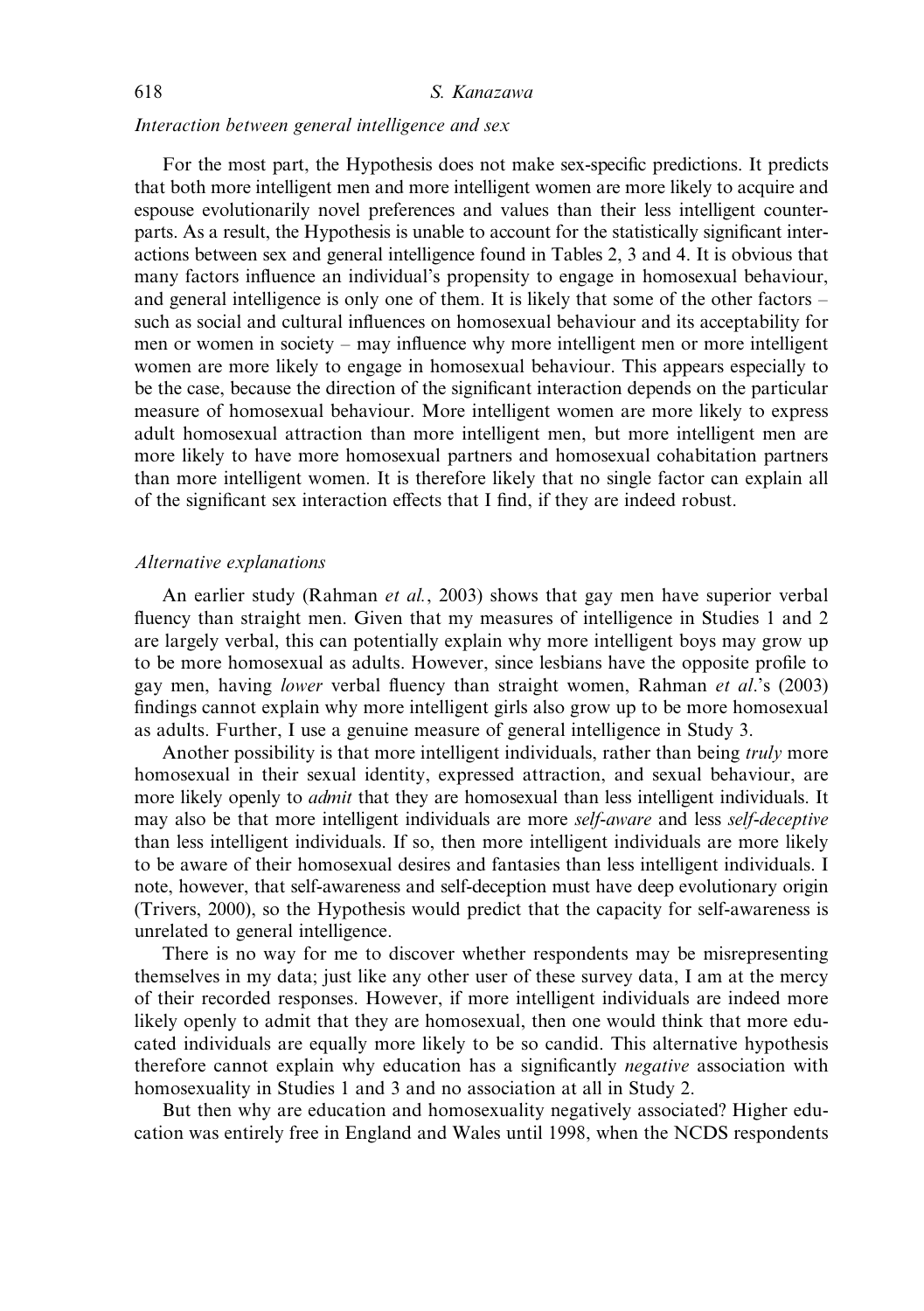were completing their education, and it is still free in Scotland today, so it is unlikely that the negative association between education and homosexuality stems from parents' reluctance to pay for college for their gay children. One possibility is that the stress and stigma associated with being gay and coming out make it more difficult for gay children and adolescents to pursue higher education.

The present study represents only the most recent attempt to use the Savanna-IQ Interaction Hypothesis to explore and explain the origin of individual values, preferences and tastes. Even though I provide supportive empirical results, future studies are necessary to establish the association between general intelligence and homosexual behaviour more firmly. In addition, more empirical work is clearly necessary, both to test the Hypothesis rigorously in other value domains and to investigate the origin of individual values, including sexual behaviour.

#### Acknowledgments

This research uses data from Add Health, a programme project designed by J. Richard Udry, Peter S. Bearman and Kathleen Mullan Harris, and funded by a grant P01- HD31921 from the Eunice Kennedy Shriver National Institute of Child Health and Human Development, with cooperative funding from seventeen other agencies. Special acknowledgment is due to Ronald R. Rindfuss and Barbara Entwisle for assistance in the original design. Persons interested in obtaining data files from Add Health should contact Add Health, Carolina Population Center, 123 West Franklin Street, Chapel Hill, NC 27516-2524, USA (addhealth@unc.edu). No direct support was received from grant P01-HD31921 for this analysis. I thank David de Meza, Patrick M. Markey, Qazi Rahman, Diane J. Reyniers and anonymous reviewers for their comments on earlier drafts.

#### **References**

- Adams, H. E., Wright, L. W. & Lohr, B. A. (1996) Is homophobia associated with homosexual arousal? Journal of Abnormal Psychology 105, 440–445.
- Alexander, R. D., Hoogland, J. L., Howard, R. D., Noonan, K. M. & Sherman, P. W. (1979) Sexual dimorphisms and breeding systems in pinnipeds, ungulates, primates and humans. In Chagnon, N. A. & Irons, W. (eds) Evolutionary Biology and Human Social Behavior: An Anthropological Perspective. Duxbury Press, North Scituate, pp. 402–435.
- Arabsheibani, G. R., Marin, A. & Wadsworth, J. (2005) Gay pay in the UK. Economica 72, 333– 347.
- Atran, S. (2002) In Gods we Trust: The Evolutionary Landscape of Religion. Oxford University Press, Oxford.
- Bagemihl, B. (2000) Biological Exuberance: Animal Homosexuality and Natural Diversity. St Martin's Press, New York.
- Bailey, J. M. & Pillard, R. C. (1991) A genetic study of male sexual orientation. Archives of General Psychiatry 48, 1089-1096.
- Bell, A. P. & Weinberg, M. S. (1978) Homosexualities: A Study of Diversity among Men and Women. Simon and Schuster, New York.
- Bell, A. P., Weinberg, M. S. & Hammersmith, S. K. (1981) Sexual Preference: Its Development in Men and Women. Indiana University Press, Bloomington.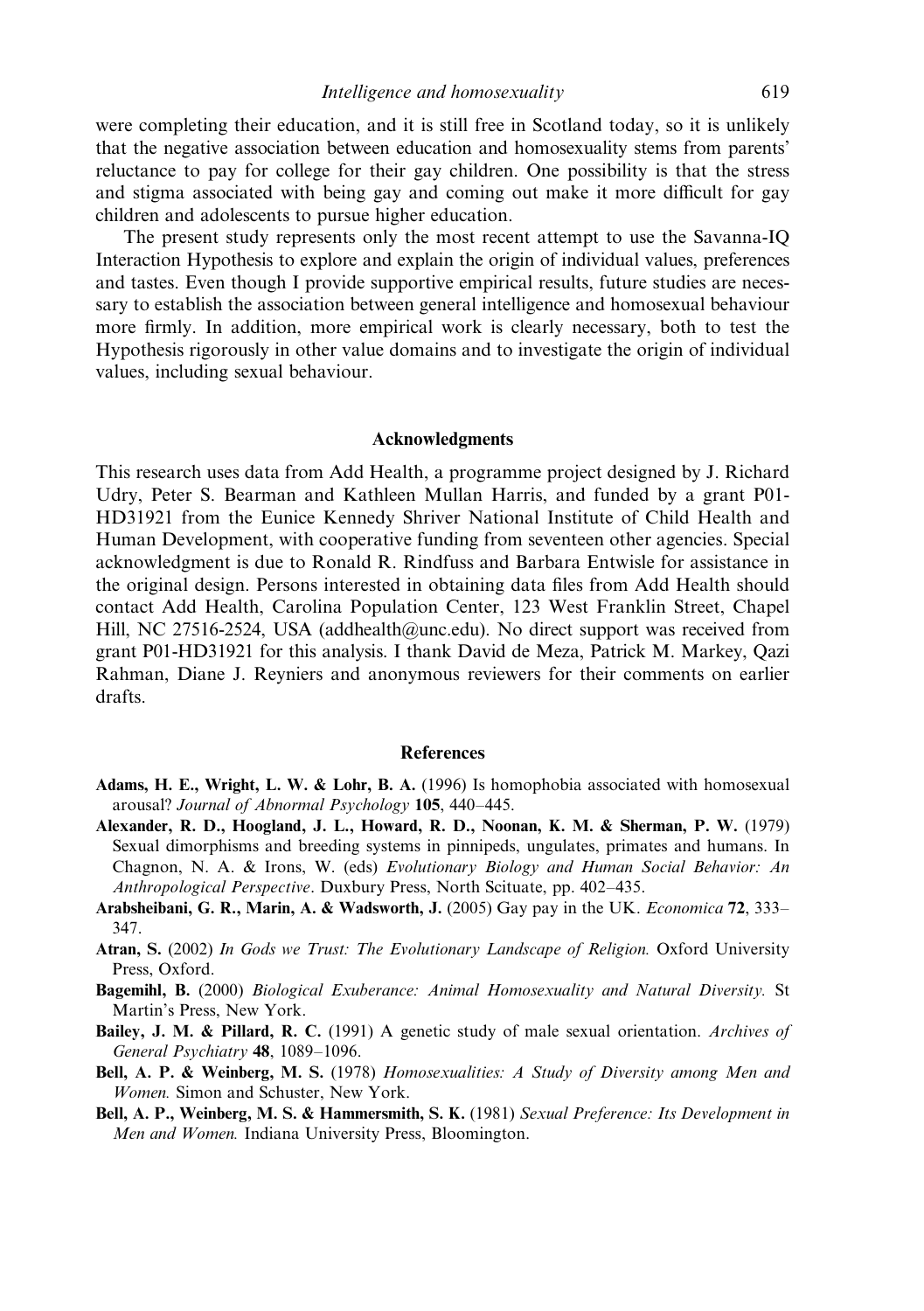## 620 S. Kanazawa

- Blanchard, R. & Bogaert, A. F. (1996) Biodemographic comparisons of homosexual and heterosexual men in the Kinsey interview data. Archives of Sexual Behavior 25, 551–579.
- Bogaert, A. F. & Blanchard, R. (1996) Physical development and sexual orientation in men: height, weight and age of puberty differences. *Personality and Individual Differences* 21, 77–84.
- Boyer, P. (2001) Religion Explained: The Evolutionary Origins of Religious Thought. Basic, New York.
- Chagnon, N. (1992) Yanomamö (4th edition). Harcourt Brace Jovanovich, Fort Worth, TX, USA.
- Chivers, M. L., Seto, M. C. & Blanchard, R. (2007) Gender and sexual orientation differences in sexual response to sexual activities versus gender of actors in sexual films. Journal of Personality and Social Psychology 93, 1108–1121.
- Cochran, G. & Harpending, H. (2009) The 10,000 Year Explosion: How Civilization Accelerated Human Evolution. Basic, New York.
- Crapo, R. H. (1995) Factors in the cross-cultural patterning of male homosexuality: a reappraisal of the literature. Cross-Cultural Research 29, 178–202.
- Crawford, C. B. (1993) The future of sociobiology: counting babies or proximate mechanisms? Trends in Ecology and Evolution 8, 183-186.
- Cronk, L. (2004) From Mukogodo to Maasai: Ethnicity and Cultural Change in Kenya. Westview, Boulder.
- de Waal, F. B. M. (1989) Food sharing and reciprocal obligations among chimpanzees. Journal of Human Evolution 18, 433–459.
- de Waal, F. B. M. (1992) Appeasement, celebration, and food sharing in the two Pan species. In Nishida, T., McGrew, W. C. & Marler, P. (eds) Topics in Primatology: Human Origins. University of Tokyo Press, Tokyo, pp. 37–50.
- de Waal, F. B. M., Luttrell, L. M. & Canfield, M. E. (1993) Preliminary data on voluntary food sharing in brown capuchin monkeys. American Journal of Primatology 29, 73–78.
- Deary, I. J., Batty, G. D. & Gale, C. R. (2008) Bright children become enlightened adults. Psychological Science 19, 1–6.
- Deary, I. J., Whiteman, M. C., Starr, J. M., Whalley, L. J. & Fox, H. C. (2004) The impact of childhood intelligence on later life: following up the Scottish Mental Surveys of 1932 and 1947. Journal of Personality and Social Psychology 86, 130–147.
- Diamond, L. M. (2008) Sexual Fluidity: Understanding Women's Love and Desire. Harvard University Press, Cambridge.
- Ellis, L. (1998) NeoDarwinian theories of violent criminality and antisocial behavior: photographic evidence from nonhuman animals and a review of the literature. Aggression and Violent Behavior 3, 61–110.
- Ellis, L. & Ames, M. A. (1987) Neurohormonal functioning and sexual orientation: a theory of homosexuality–heterosexuality. Psychological Bulletin 101, 233–258.
- Evans, P. D., Gilbert, S. L., Mekel-Bobrov, N., Vallender, E. J., Anderson, J. R., Vaez-Azizi, L. **M.** et al. (2005) *Microcephalin*, a gene regulating brain size, continues to evolve adaptively in humans. Science 309, 1717–1720.
- Gallup, G. G. Jr. & Suarez, S. D. (1983) Homosexuality as a by-product of selection for optimal heterosexual strategies. *Perspectives in Biology and Medicine* 26, 315–322.
- Gallup, G. G. Jr (1995) Have attitudes toward homosexuals been shaped by natural selection? Ethology and Sociobiology 17, 53–70.
- Grov, C., Bimbi, D. S., Nanín, J. E. & Parsons, J. T. (2006) Race, ethnicity, gender, and generational factors associated with the coming-out processes among gay, lesbian, and bisexual individuals. Journal of Sex Research 43, 115–121.
- Guthrie, S. E. (1993) Faces in the Clouds: A New Theory of Religion. Oxford University Press, New York.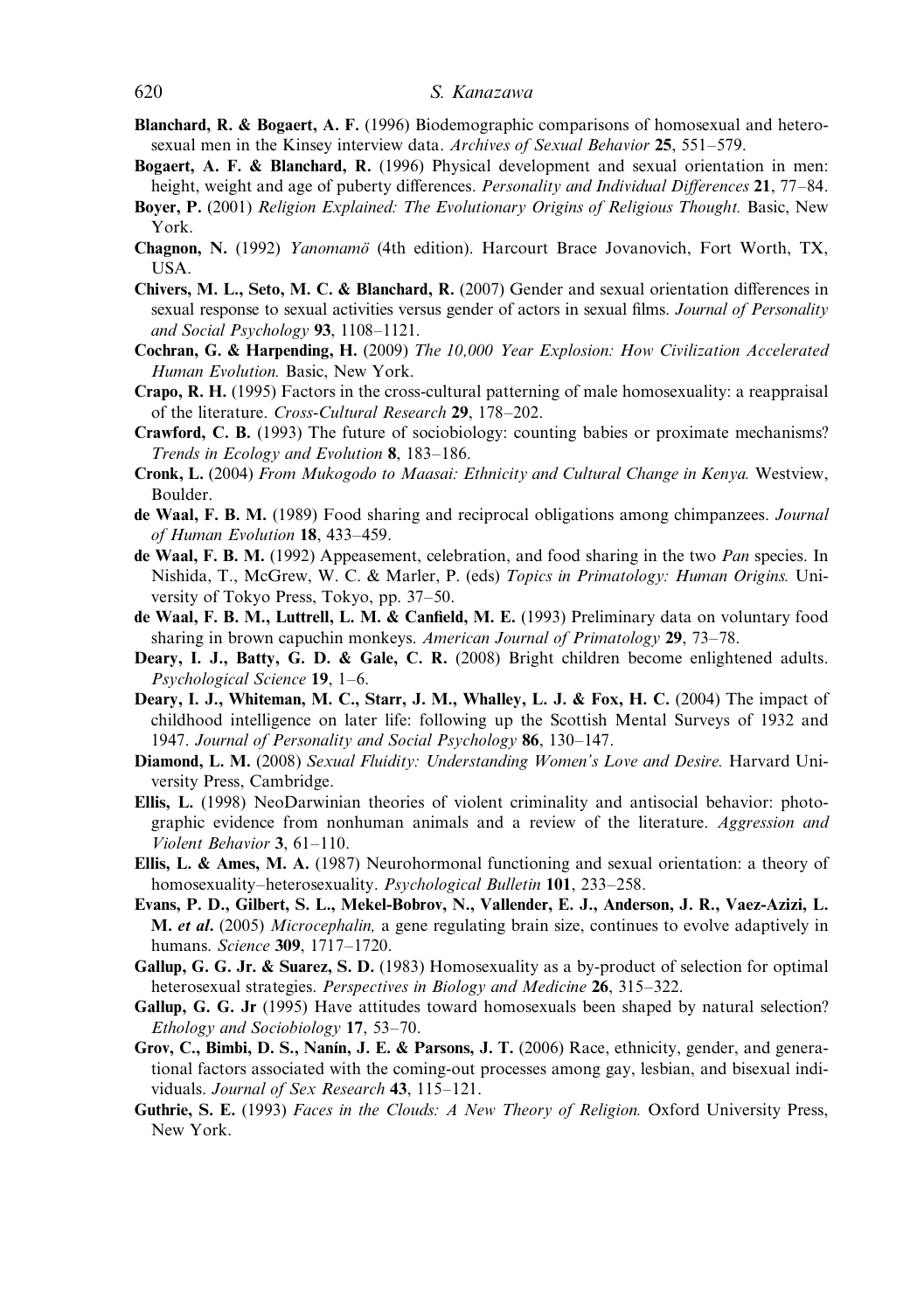- Hamer, D. H., Hu, S., Magnuson, V. L., Hu, N. & Pattatucci, A. M. I. (1993) A linkage between DNA markers on the X chromosome and male sexual orientation. Science 261, 321–327.
- Harvey, P. H. & Bennett, P. M. (1985) Sexual dimorphism and reproductive strategies. In Ghesquiere, J., Martin, R. D. & Newcombe, F. (eds) Human Sexual Dimorphism. Taylor and Francis, London, pp. 43–59.
- Haselton, M. G. & Nettle, D. (2006) The paranoid optimist: an integrative evolutionary model of cognitive biases. Personality and Social Psychology Review 10, 47–66.
- Herrnstein, R. J. & Murray, C. (1994) The Bell Curve: Intelligence and Class Structure in American Life. Free Press, New York.
- Hewlett, B. S. & Hewlett, B. L. (2010) Sex and searching for children among Aka foragers and Ngandu farmers of central Africa. African Study Monographs 31, 107-125.
- Hilbe, J. M. (2007) Negative Binomial Regression. Cambridge University Press, Cambridge.
- Hill, K. & Hurtado, A. M. (1996) Ache Life History: The Ecology and Demography of a Foraging People. Aldine, New York.
- Huang, M-H. & Hauser, R. M. (1998) Trends in black–white test-score differentials: II. The WORDSUM vocabulary test. In Neisser, U. (ed.) The Rising Curve: Long-term Gains in IQ and Related Measure. American Psychological Association, Washington, DC, pp. 303–332.
- Kanazawa, S. (2001) De gustibus est disputandum. Social Forces 79, 1131–1163.
- Kanazawa, S. (2002) Bowling with our imaginary friends. Evolution and Human Behavior 23, 167–171.
- Kanazawa, S. (2004a) The Savanna Principle. Managerial and Decision Economics 25, 41–54.
- Kanazawa, S. (2004b) General intelligence as a domain-specific adaptation. Psychological Review 111, 512–523.
- Kanazawa, S. (2008) Temperature and evolutionary novelty as forces behind the evolution of general intelligence. *Intelligence* 36, 99-108.
- Kanazawa, S. (2009) Evolutionary psychology and crime. In Walsh, A. & Beaver, K. M. (eds) Biosocial Criminology: New Directions in Theory and Research. Routledge, New York, pp. 90–110.
- Kanazawa, S. (2010a) Why liberals and atheists are more intelligent. Social Psychology Quarterly 73, 33–57.
- Kanazawa, S. (2010b) Evolutionary psychology and intelligence research. American Psychologist 65, 279–289.
- Kanazawa, S. & Hellberg, J. E. E. U. (2010) Intelligence and substance use. Review of General Psychology 14, 382–396.
- Kanazawa, S. & Novak, D. L. (2005) Human sexual dimorphism in size may be triggered by environmental cues. Journal of Biosocial Science 37, 657–665.
- Kanazawa, S. & Perina, K. (2009) Why night owls are more intelligent. Personality and Individual Differences **47**, 685-690.
- Kauth, M. R. (2000) True Nature: A Theory of Sexual Attraction. Kluwer, New York.
- Kirk, K. M., Bailey, J. M., Dunne, M. P. & Martin, N. G. (2000) Measurement models for sexual orientation in a community of twin sample. Behavior Genetics 30, 345–356.
- Kirkpatrick, L. A. (2005) Attachment, Evolution, and the Psychology of Religion. Guilford, New York.
- **Kirkpatrick, R. C.** (2000) The evolution of human homosexual behavior. Current Anthropology 41, 385–413.
- Kluegel, J. R. & Smith, E. R. (1986) Beliefs about Inequality: Americans' View of What is and What Ought To Be. Aldine, New York.
- Lake, C. C. & Breglio, V. J. (1992) Different voices, different views: the politics of gender. In Ries, P. & Stone, A. J. (eds) The American Woman, 1992–93: A Status Report. Norton, New York, pp. 178–201.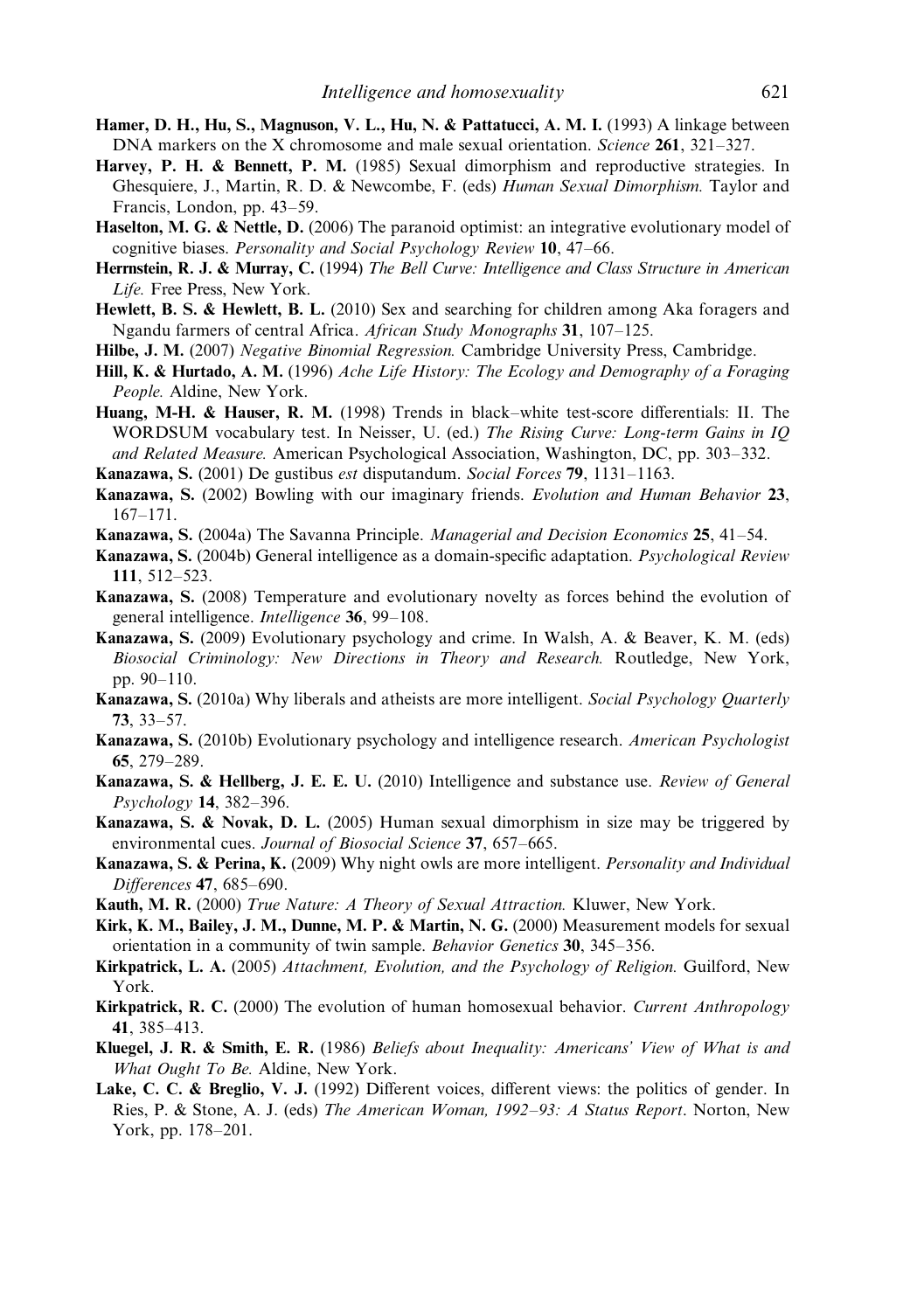## 622 S. Kanazawa

- Lee, R. B. (1979) The !Kung San: Men, Women, and Work in a Foraging Society. Cambridge University Press, Cambridge.
- Leutenegger, W. & Kelly, J. T. (1977) Relationship of sexual dimorphism in canine size and body size to social, behavioral, and ecological correlates in anthropoid primates. *Primates* 18,  $117-$ 136.
- LeVay, S. (2010) Gay, Straight, and the Reason Why: The Science of Sexual Orientation. Oxford University Press, Oxford.
- Levinson, D. (Editor in Chief) (1991–1995) *Encyclopedia of World Cultures* (10 Volumes). G. K. Hall, Boston.
- Miller, A. S. & Hoffmann, J. P. (1995) Risk and religion: an explanation of gender differences in religiosity. Journal for the Scientific Study of Religion 34, 63-75.
- Miller, A. S. & Stark, R. (2002) Gender and religiousness: can socialization explanations be saved? American Journal of Sociology 107, 1399-1423.
- **Miner, J. B.** (1957) Intelligence in the United States: A Survey With Conclusions for Manpower Utilization in Education and Employment. Springer, New York.
- Murray, S. O. (2000) *Homosexualities*. University of Chicago Press, Chicago.
- **Muscarella, F.** (2000) The evolution of homoerotic behavior in humans. Journal of Homosexuality 40, 51–77.
- Mustanski, B. S., Chivers, M. L. & Bailey, J. M. (2002) A critical review of recent biological research on human sexual orientation. Annual Review of Sex Research 13, 89–140.
- Nash, G. (2001) The subversive male: homosexual and bestial images on European Mesolithic rock art. In Bevan, L. (ed.) Indecent Exposure: Sexuality, Society and the Archaeological Record, Cruithne Press pp. 43–63.
- Pickford, M. (1986) On the origins of body size dimorphism in primates. In Pickford, M. & Chiarelli, B. (eds) Sexual Dimorphism in Living and Fossil Primates. Il Sedicesimo, Florence, pp. 77–91.
- Rahman, Q., Abrahams, S. & Wilson, G. D. (2003) Sexual-orientation-related differences in verbal fluency. Neuropsychology 17, 240–246.
- Rahman, Q., Bhanot, S., Emrith-Small, H., Ghafoor, S. & Roberts, S. Gender nonconformity, intelligence, and sexual orientation. Archives of Sexual Behavior (in press).
- Shapiro, R. Y. & Mahajan, H. (1986) Gender differences in policy preferences: a summary of trends from the 1960s to the 1980s. Public Opinion Quarterly 50, 42–61.
- Sundquist, J. L. (1983) Dynamics of the Party System (revised edition). Brookings Institution, Washington DC.
- Symons, D. (1990) Adaptiveness and adaptation. Ethology and Sociobiology 11, 427–444.
- Tooby, J. & Cosmides, L. (1990) The past explains the present: emotional adaptations and the structure of ancestral environments. Ethology and Sociobiology 11, 375–424.
- Trivers, R. (2000) The elements of a scientific theory of self-deception. Annals of New York Academy of Sciences of the USA 907, 114–131.
- Turner, G. (1996) Finding genes on the X chromosome by which *Homo* may have become *sapiens*. American Journal of Human Genetics 58, 1109-1110.
- Tuttle, G. E. & Pillard, R. C. (1991) Sexual orientation and cognitive abilities. Archives of Sexual Behavior 20, 307–318.
- Weinrich, J. (1978) Nonreproduction, homosexuality, transsexualism, and intelligence. Journal of Homosexuality 3, 275–290.
- Whitten, N. E. Jr (1976) Sacha Runa: Ethnicity and Adaptation of Ecuadorian Jungle Ouichua. University of Illinois Press, Urbana.
- Wilson, G. & Rahman, Q. (2005) Born Gay: The Psychobiology of Sex Orientation. Peter Owen, London.